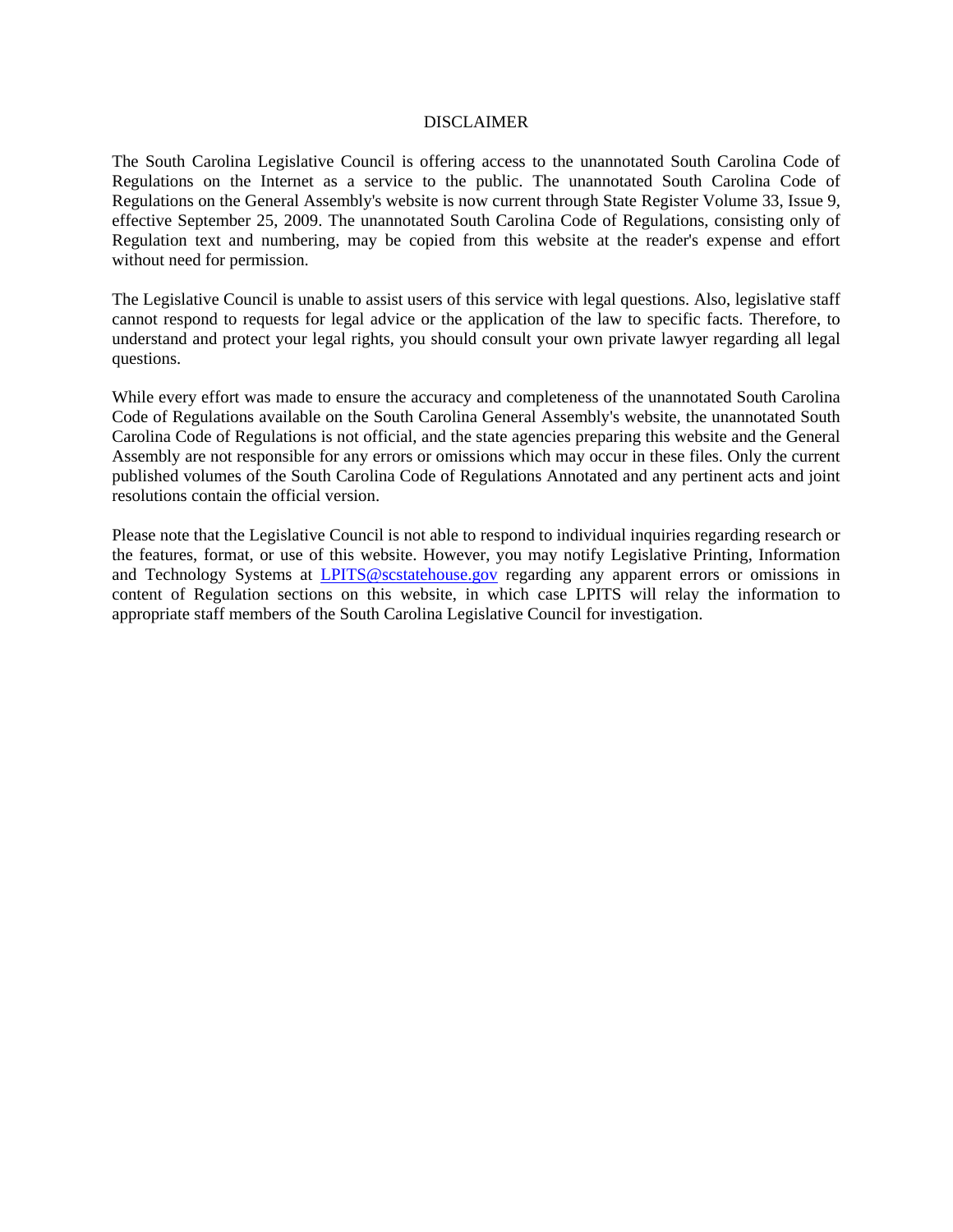# CHAPTER 12.

# SOUTH CAROLINA DEPARTMENT OF ARCHIVES AND HISTORY

(Statutory Authority: 1976 Code Section 30-1-90(B))

#### ARTICLE 2.

## QUALITY STANDARDS AND PRACTICES FOR THE MICROFILMING OF PUBLIC RECORDS

(Statutory Authority: Title 30, Chapter 1, Public Records Act)

12-200. Introduction.

The South Carolina Department of Archives and History (hereinafter called the Department) has the responsibility under the Public Records Act (Code of Laws of South Carolina, 1976. Section 30-1-10 through 30-1-140) to establish quality standards for microfilming and microfilm records. The Uniform Photographic Copies of Business and Public Records as Evidence Act (Acts and Joint Resolutions of the General Assembly of the State of South Carolina, Regular Session of 1978, pages 1632-34) authorizes the use of microfilm for legal purposes. The purpose of these standards is to enable the requirements of both statutes to be met and records determined to have archival or long-term retention value to be safeguarded. Some records of short-term retention value are converted to microfilm to save space or to provide quick retrieval. Minimum standards for microfilm of these short-term records are also provided here.

These quality standards for the microfilming of public records in South Carolina are derived from applicable Federal Micrographics Standards published in 36 Code of Federal Regulations, Chapter XII, Subchapter B. See the Microfilm Standards Attachment accompanying the Department's standards for reference. In general, section 1230.4 Definitions, and portions of Subpart A--Standards for Creation of Microform Records and Subpart B--Standards for the Maintenance, Use and Disposition of Microform Records of Part 1230--Micrographics, published in the Federal Register, Vol. 50, No. 125, pp. 26935-26937 are referred to in the South Carolina standards and practices which are divided into three sections below for convenience in reference and application. Where there are differences between the two, in the density ranges for example, the State standards are preferred.

The State standards are divided into the following sections:

General Standards and Practices for the Microfilming of Public Records (applicable to all public records filmed or converted to microfilm regardless of retention value).

Standards and Practices for Records of Archival Value (Perpetual Retention) and Records of Long-term Retention Value (10-100 years).

Standards and Practices for Records of Short-term Retention Value (less than 10 years).

12-201. General Standards and Practices for the Microfilming of Public Records.

The following General Standards and Practices will apply to the microfilming of all public records or confidential/restricted records created in the conduct of carrying out the responsibilities of a state or local government agency, department or institution.

A. Legibility of Microfilm Copy

The legibility of the microfilm copy shall include all the detail of the record copies. Microfilm copies shall be of proper exposure and of sufficient quality to be read on a reader screen and reproduced as a legible paper copy, according to the intended use. Intended use will determine the resolution pattern to be met as explained in section 12-202C below.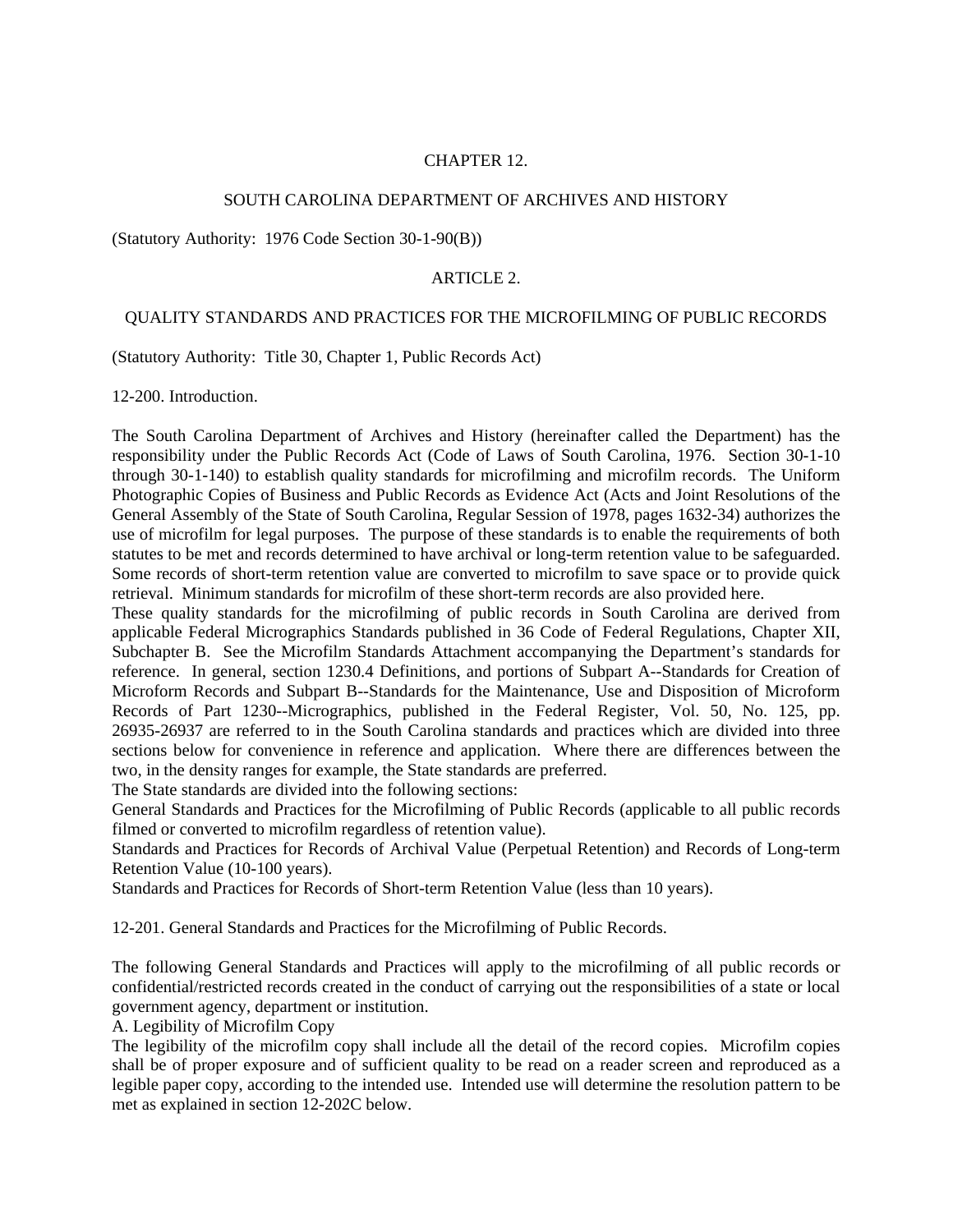#### B. Identification of Records Filmed

Each microfilm roll or other microform shall be adequately identified on the actual film or unit record and on the container used to store or file the microcopy. Identification of each roll or microform shall include an eye-readable roll or unit number and the reduction ratios used for each roll or unit. (See Appendix 1.) The title of the series, file or book(s) on the roll or unit, the inclusive dates of the records filmed, and the case or file numbers should be included on the camera original film. If this cannot be done for technical reasons, the information must be included on the certificate of authenticity to be filmed at the end of the roll or unit. (See Appendix B for an example of the certificate.)

C. Microfilm Records Retrieval

Indexes or other acceptable retrieval systems are required for archival and long-term value microfilmed records. No security microfilm shall be acceptable without a workable retrieval system or index. Indexes to microfilmed records may be automated or manual, but all microfilmed records must be readily accessible from a microfilm or paper copy finding aid, regardless of the type retrieval system used.

D. Text Charts for Microfilm Quality Control

Each exposed microfilm roll or microform shall include resolution charts to test for the legibility of the filmed records. (See Appendix 2.) Photostatic or electrostatic copies of resolution charts cannot be substituted for approved printed test charts from the National Bureau of Standards or other acceptable suppliers. Approved resolution charts and density test patches of known reflectance value shall be used from roll to roll or film unit at the beginning, end, and preferably, the middle of each roll or unit.

E. Certification and Authentication of Records Filmed

1. A "Declaration of Intent and Purpose" or its equivalent will be prepared and signed by the official custodian of the records or the designated records officer of the filming state agency or political subdivision (local government) office and filmed at the beginning of each roll or microfilm unit. Any substitute proposed for the Declaration shall be approved in advance by the Department. (See Appendix A for the approved form.)

2. A "Certificate of Authenticity" will be prepared and signed by the camera operator and filmed at the end of each roll or subdivision of a filmed series or microfilm unit. Any substitute for this certificate shall be approved by the Department. (See Appendix B for the approved certificate.)

3. Any splice between the filmed records sequence will be accounted for and certified by the camera operator to be part of the original filmed record or file series.

F. Visual Inspection of Microfilm Copies

1. All microfilm rolls or other microforms shall be inspected to determine the legibility of the film, the correctness of order of filming, and all possible defects or errors in the film. The inspection results shall be reported on the form provided. (See Appendix C-1 and C-2.)

2. To prevent scratches and other damage to the film, the camera silver emulsion original or alternative security copy of the microfilm shall not be placed on a microfilm reader to inspect the film. If the camera original or the alternative security copy has to be checked on a microfilm reader and the film emulsion and/or base is scratched or damaged sufficiently to require replacement, a direct duplicate which meets the approved Standards must be substituted as the security copy. If there is any loss of the image text or document as a result of damage or scratching of the film, the source document or documents must be refilmed to meet the required standards. An exception to this is the camera original of records of short-term value for which no security or back up film copy is needed.

G. Microfilming Equipment

1. Microfilming equipment, including cameras and processing, duplicating, and testing equipment, used to produce microfilm images for state or local government agencies must be demonstrably capable of meeting these microfilm standards.

2. Acquisition of new microfilm equipment subject to the provisions of the South Carolina Consolidated Procurement Code (1976 Code, 1984 Cumulative Supplement, Sections 11-35-20 to 11-35-1240 and Rules and Regulations, 19.445.2000 to 19.445.2130 or as amended) must be approved by the Information Technology Planning and Management Office of the Division of Research and Statistical Services of the State Budget and Control Board, and be reviewed by the Department before purchase is made. When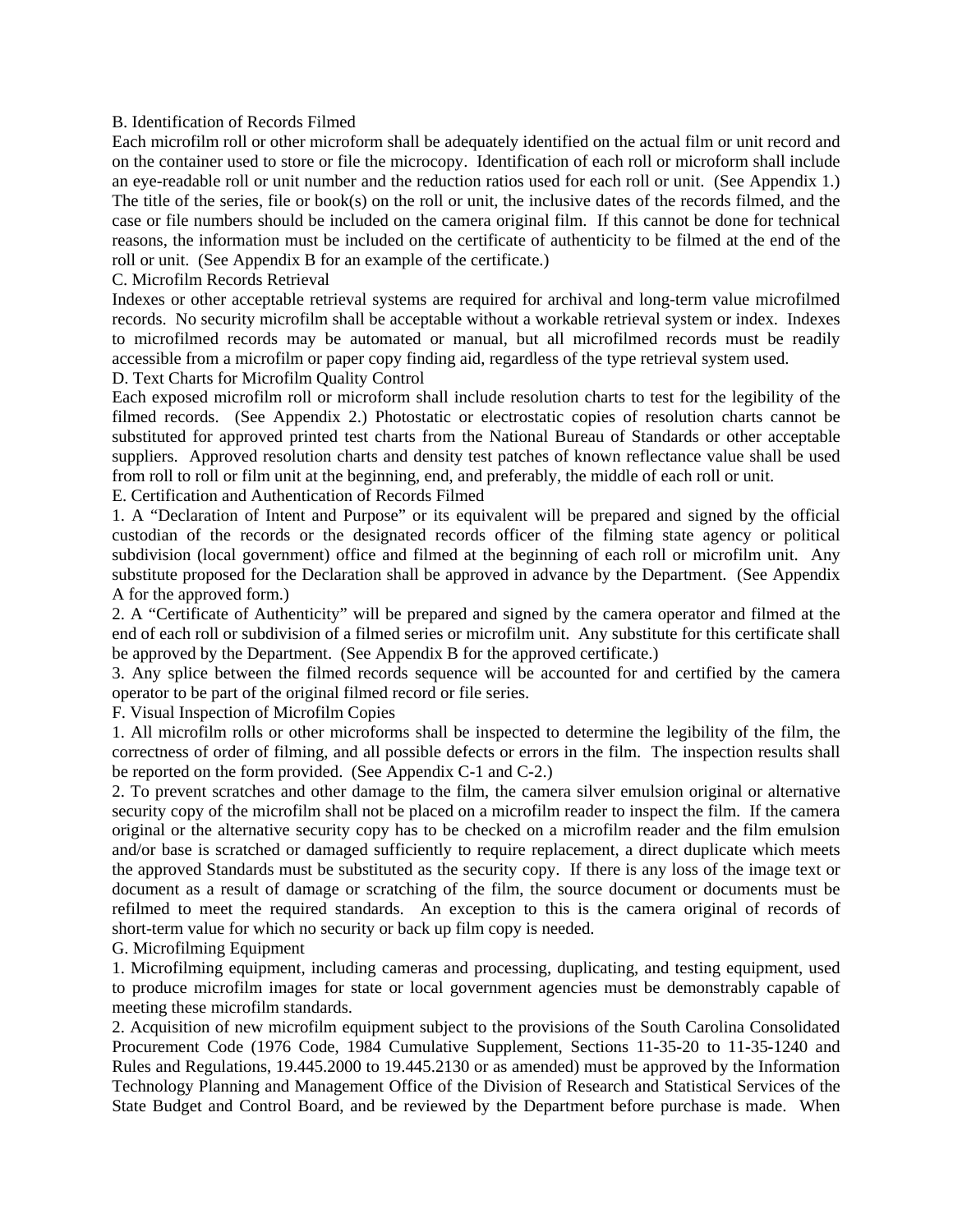local governments have adopted ordinances to use the State Procurement Code or its equivalent, the requirements which apply to information technology equipment purchases must be followed.

3. All contracts for microfilming equipment agreed to by state or local government agencies should specify that the equipment can be returned to the vendor for full credit at the agreed upon purchase price if it does not meet the standards required for the application. Whether the equipment meets such standards must be determined within 30 days after the testing operation begins, following delivery and installation. State and local government agencies should submit test strips for evaluation to the Department's Microfilm Services division before the 30 day period ends to determine whether to accept the new equipment. Any modifications to new microfilming equipment before final acceptance to enable such equipment to meet required standards must be made at no cost to the purchaser and with no alteration of service contracts or manufacturer's warranties.

12-202. Standards and Practices for Records of Archival Value and Long-Term Retention Value.

A. Archival and Long-Term Value Microfilm

1. ARCHIVAL RECORD MICROFILM is defined as filmed records determined by a duly approved Records Series Retention/Disposition Schedule or an equivalent evaluation by the Department to be of sufficient value to warrant permanent (perpetual) retention.

2. MICROFILM RECORDS OF LONG-TERM RETENTION VALUE are filmed records that must be retained because of statutory or fiscal requirements for research use for periods of between ten and one hundred years.

B. Camera Microfilm

1. The camera microfilm for filming records of archival and/or long-term retention value shall be safety base permanent silver halide film as defined in Part 1230--Micrographics, Sec.1230.4, Definitions--Archival Microfilm, printed in the Federal Register, Vol. 50, No. 125, June 28, 1985 and attached below, or the latest revision.

2. Safety base film is defined as low in nitrate nitrogen content, slow to ignite, and difficult to burn. Only safety base permanent film can qualify as archival record film.

3. The film must meet the standards cited above, or the latest revision. Only silver emulsion film of archival quality will be used for filming records of perpetual or long-term retention value, except when computer output microfilm (COM) records of long term value only are scheduled as described in 4.a. below. To comply with the specifications for permanence and archival storage, perpetual and long term record films must have a silver halide emulsion processed to a silver-gelatin black and white photographic image.

4. Computer output microfilm shall meet the standards for Computer Output Microforms in the Federal standards referred to above, or the latest revision, and as follows:

a. The Department will accept for security storage only safety base silver-gelatin microfilm (which must meet the film standards cited above). State agencies and local government offices must use silver-gelatin microfilm when records of archival value are placed on COM. (See Appendix C-1 & 2, D-1 & 2, and E.) When a duly approved under the Public Records Act records retention schedule allows storing COM of records of long-term retention value at a site other than the Department's microfilm vault, the security copy may be dry silver, diazo, or vesicular film if there is evidence presented that proves to the Department's satisfaction the dry silver, diazo, or vesicular microfilm will be stable for the length of time the record is to be maintained.

b. The Department will accept only COM whose legibility has been determined to be sufficient to produce readable copies on subsequent generation microfilm or, when needed, on enlarged paper printouts from the microfilm at the generation determined to be necessary for the retention value of the information (see the chart on resolution in part C. 4. below).

The Department will not authorize COM to be stored in an alternative repository for security if the information legibility is not sufficient to reproduce to the generation predetermined to be necessary to maintain the record information for its appraised useful retention. It is the responsibility of the depositing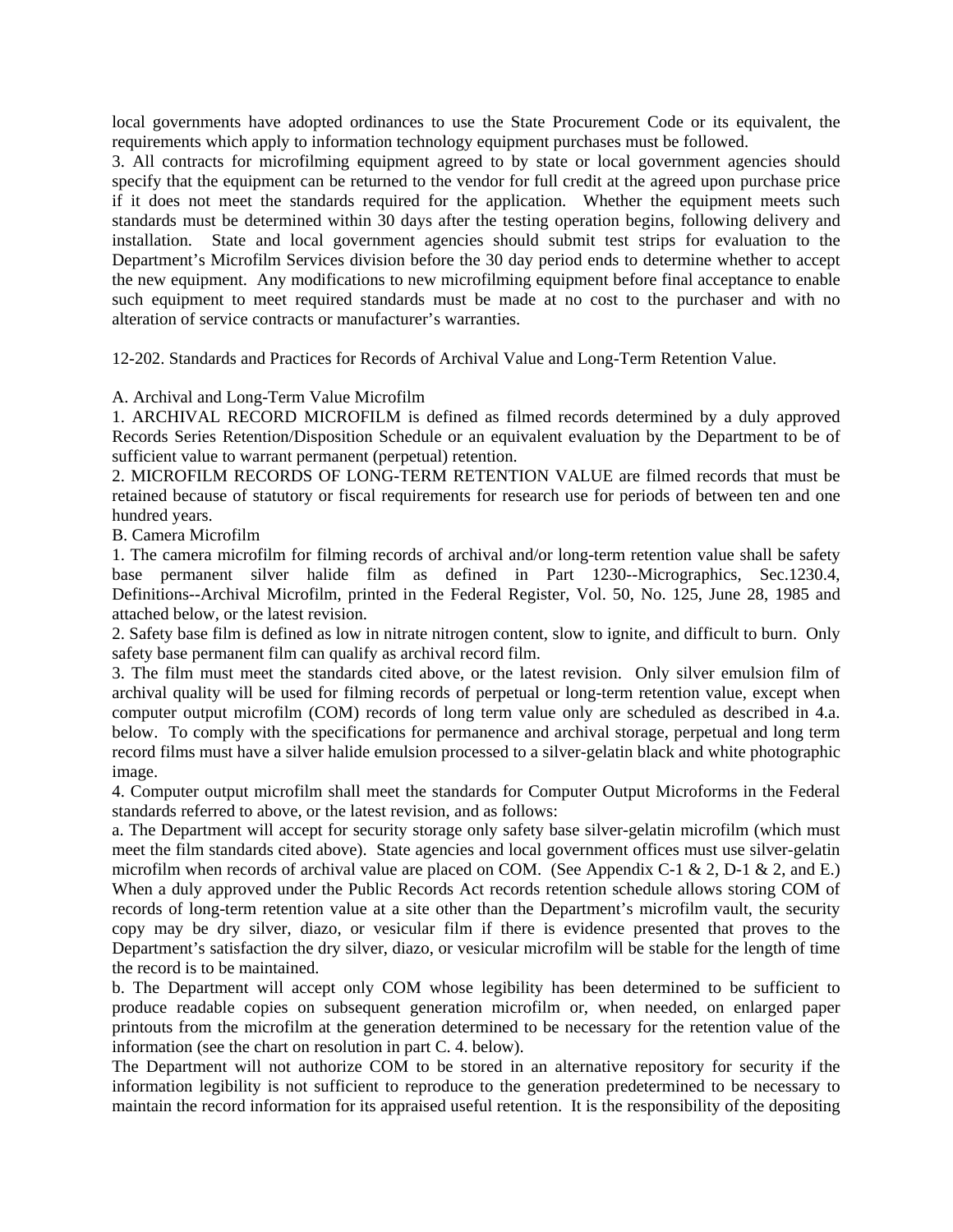state agency or local government entity to provide information in writing to the Department verifying the legibility projection to the required generation when depositing security COM.

c. COM may be 16 mm rolls, 35 mm rolls, or 105 mm  $\times$  148 mm microfiche.

d. Reductions of information on COM shall not exceed 48 diameters.

e. When first generation negative-appearing (1N) COM is the goal, the reversal process shall be full reversal and not partial reversal or halide reversal.

f. When first generation positive-appearing (1P) COM of perpetually valuable (archival) information is submitted to the Department for security storage, the minimum D max (maximum density) on a given piece of film shall be 0.75, as judged by comparison of the film with an image of known density under a microscope. The method used to determine the D max or exposed film density of film submitted for storage shall be reported to the Department in writing and the report shall accompany the film to be deposited. The maximum D min (minimum density on a given piece of film or film base plus fog density) shall be 0.15 (the background diffuse density for printing as measured by a transmission densitometer). A D min and D max difference of 0.60 is recommended. (See also part D of this section below.)

If the security COM of records of long term value is to be stored in a repository other than the Department, the D max and D min report of the film must be submitted to the Department which must judge the levels acceptable before the deposit can be made.

g. When negative-appearing (1N) COM of permanently valuable (archival) information is submitted to the Department for security storage, the minimum D max (background diffuse density for printing as measured by a transmission densitometer) shall be at least 1.50, 1.80 preferred. The maximum D min shall be 0.20, as judged by comparison of the film with an image of known density under a microscope. The method used to determine the D min on film submitted for storage shall be reported to the Department in writing and the report shall accompany film to be deposited.

If the security COM of records of long-term value is to be stored in a repository other than the Department, the D min and D max report of the film must be submitted to the Department, which must judge the levels as acceptable before deposit can be made.

h. Machine readable data and/or paper printouts of information from machine readable data must be maintained until the COM has been approved by the Department as a suitable record copy of the desired information.

C. Resolution

1. Resolution is defined as the ability of a microfilm system to make visible and distinguishable the fine detail of a filmed image. The measure of the resolution or sharpness of the image is expressed as the number of lines per millimeter discernible under a microscope in an exposed image of a filmed resolution test chart.

2. Only resolution test charts developed by the National Bureau of Standards for source document filming and referred to in the Standards for Creation of Microform Records, Section 1230.14e (Microfilm Standards Attachment) shall be used for filming and resolution testing on a planetary camera. Likewise, resolution test charts developed specifically for the rotary type camera must be used for filming and resolution testing on a rotary camera.

3. For microfilm of records that are typed or printed, the resolution shall be based on the "Quality Index Method" set forth in the Standards for Creation of Microform Records, Section 1230.14e as amended (Microfilm Standards Attachment):

a. For records of archival value, the originals of which are considered legible but can only be read with difficulty, the minimum resolution pattern shall be based on (1) achieving an index of excellent quality, 8.0 or higher; (2) the height of the lower case "e" of 2.0 mm, unless otherwise indicated, and (3) the number of film generations necessary to obtain the desired result.

b. For records of archival value, the originals of which are completely legible, the minimum resolution pattern shall be based on (1) achieving a level of acceptable quality, 5.0 or higher; (2) the height of the lower case "e" of 2.0 mm, unless otherwise indicated, and (3) the number of film generations necessary to obtain the desired result.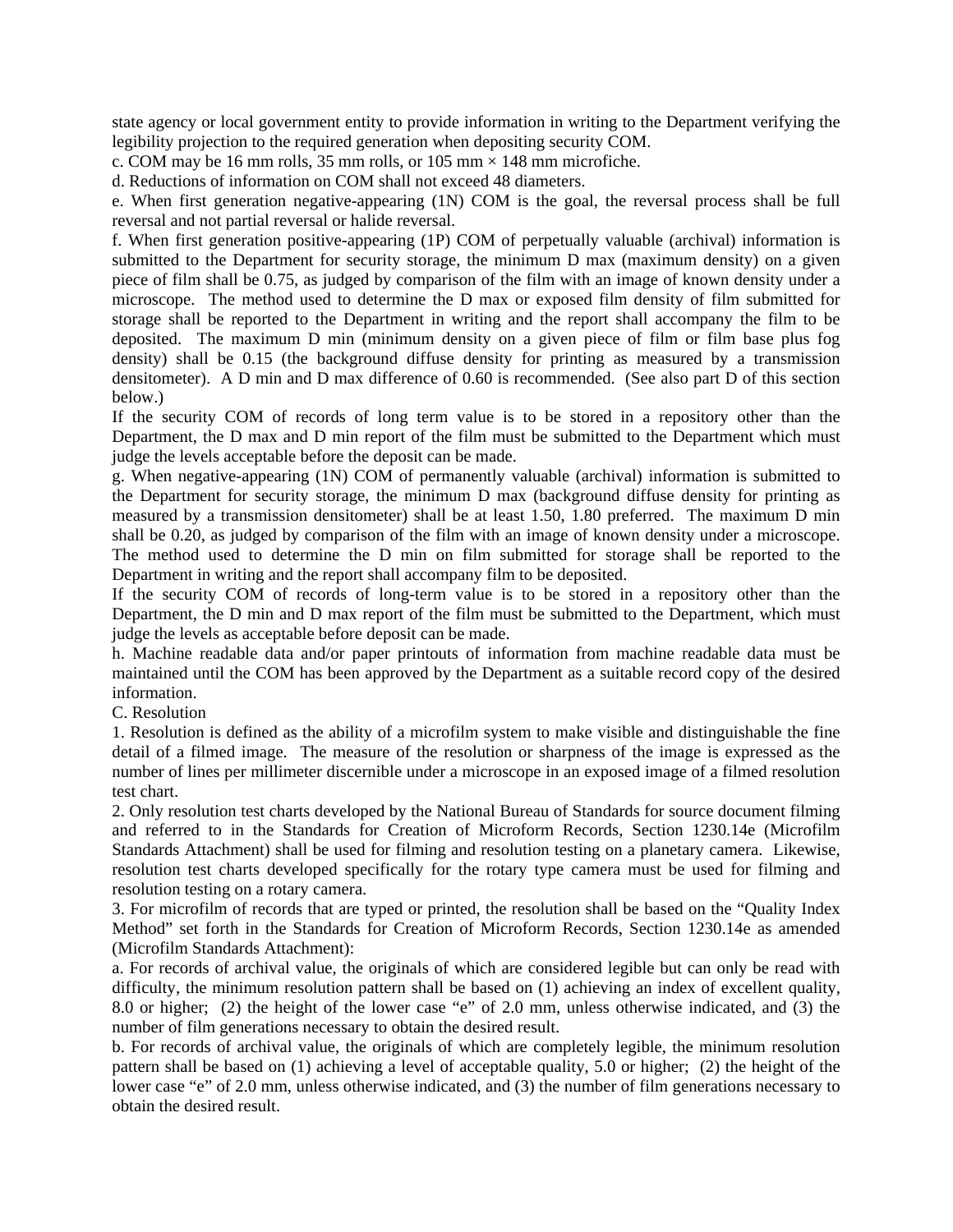c. For records of long-term value, the minimum resolution pattern for all typed and printed material shall be based on (1) achieving a level of acceptable quality, 5.0 or higher; (2) the height of the lower case "e" of 2.0 mm, unless otherwise indicated, and (3) the number of film generations necessary to obtain the desired results.

4. Below are the film generations with the required resolution pattern for each generation of film of records with the lower case "e" of 2.0 mm height. The resolution pattern should decrease only one pattern per generation for each duplicate film.

|                       | Excellent Ouality                                  | Acceptable Ouality                                                          |
|-----------------------|----------------------------------------------------|-----------------------------------------------------------------------------|
| Film Generation [FN*] | Resolution Pattern                                 | Resolution Pattern                                                          |
|                       | 4.0                                                | 2.5                                                                         |
|                       | 4.5                                                | 2.8                                                                         |
|                       | 5.0                                                | 3.2                                                                         |
|                       | 5.6                                                | 3.6                                                                         |
|                       | 6.3                                                | 4.0                                                                         |
|                       |                                                    | [FN*] The ability to reproduce to three (3) film generations is the minimum |
|                       | number required for archival film security copies. |                                                                             |

a. Where there is handwritten and typed or printed material combined on a document, the Quality Index Method may be used to determine resolution by referring to the requirements for the lower case "e" of at least 2.0 mm in height as set forth in 3a-3c above. If no 2.0 mm or smaller lower case "e" can be referred to, the procedure for handwritten documents given in number 5 below will be followed.

b. The Department reserves the right to inspect the height of the lower case "e". If the "e" is less than 2.0 mm in height, a different resolution pattern is required, the pattern to be determined by the Quality Index Method, which allows for differences in the height of the selected letter, lower case "e".

5. In microfilm operations where the use of the Quality Index Method is not practical, such as in the filming of handwritten documents, the Reduction Ratio/National Bureau of Standards Pattern Tables listed below may be used to determine the resolution needed. The tables give the smallest resolution test pattern that must be read for each reduction ratio when documents with medium size handwriting are microfilmed. In some special cases, a smaller test pattern may be necessary to produce legible images, such as when characters on a document are written extremely small and thin. If a smaller pattern is needed, contact the Department for approval before using the pattern.

|                                                                         | a. Microfilm Resolution Patterns for Records |      |                           |  |
|-------------------------------------------------------------------------|----------------------------------------------|------|---------------------------|--|
|                                                                         | of Archival (Perpetual) Value Requiring      |      |                           |  |
|                                                                         | Reproduction to 4 Generations [FN**]         |      |                           |  |
| Reduction Ratio                                                         |                                              |      | Smallest NBS Pattern Read |  |
| 8X                                                                      |                                              | 10.0 |                           |  |
| 10X                                                                     |                                              | 8.0  |                           |  |
| 12X                                                                     |                                              | 7.1  |                           |  |
| 16X                                                                     |                                              | 5.6  |                           |  |
| 20X                                                                     |                                              | 5.0  |                           |  |
| 24X                                                                     |                                              | 4.5  |                           |  |
| 26X                                                                     |                                              | 4.5  |                           |  |
| 28X                                                                     |                                              | 4.5  |                           |  |
| 30X                                                                     |                                              | 4.0  |                           |  |
| 32X                                                                     |                                              | 4.0  |                           |  |
| 36X                                                                     |                                              | 3.6  |                           |  |
| [FN**] If the microfilm application requires a paper print from the thi |                                              |      |                           |  |

[FN\*\*] If the microfilm application requires a paper print from the third generation copy, the patterns listed are required for a legible print.

|                 | b. Microfilm Resolution Patterns for Records | of Long-term Value Requiring  |                           |
|-----------------|----------------------------------------------|-------------------------------|---------------------------|
|                 |                                              | Reproduction to 3 Generations |                           |
| Reduction Ratio |                                              |                               | Smallest NBS Pattern Read |
| 8X              |                                              |                               | 8.0                       |
| 10X             |                                              |                               | 6.3                       |
| 12X             |                                              |                               | 6.3                       |
| 16X             |                                              |                               | 5.0                       |
| 20X             |                                              |                               | 4.5                       |
| 24X             |                                              |                               | 4.0                       |
| 26X             |                                              |                               | 4.0                       |
| 28X             |                                              |                               | 4.0                       |
| 30X             |                                              |                               | 3.6                       |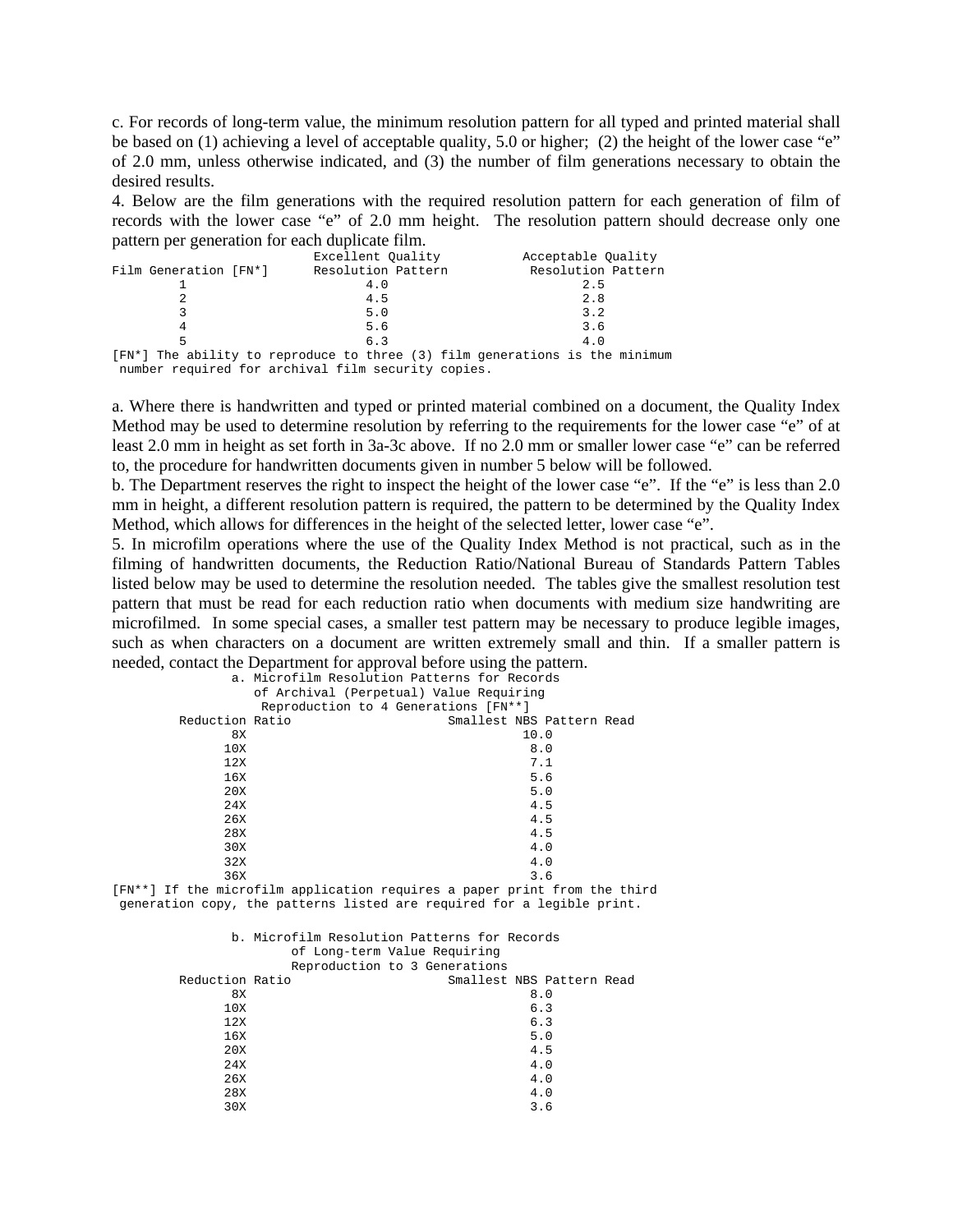| 32X             | 3.6                                                                                                           |
|-----------------|---------------------------------------------------------------------------------------------------------------|
| 36X             | 3.2                                                                                                           |
|                 | c. Microfilm Resolution Patterns for Records<br>of Long-term Value Requiring Reproduction<br>to 2 Generations |
| Reduction Ratio | Smallest NBS Pattern Read                                                                                     |
| 8X              | 7.1                                                                                                           |
| 10X             | 5.6                                                                                                           |
| 12X             | 5.6                                                                                                           |
| 16X             | 4.5                                                                                                           |
| 20X             | 4.0                                                                                                           |
| 24X             | 3.6                                                                                                           |
| 26X             | 3.6                                                                                                           |
| 28X             | 3.6                                                                                                           |
| 30X             | 3.2                                                                                                           |
| 32X             | 3.2                                                                                                           |
| 36X             | 2.8                                                                                                           |

6. First generation silver halide microfilm of engineering drawings [FN1] must have the minimum resolution for the reduction ratios listed in the chart below or the equivalent for intermediate reductions when the microfilm is to be used to reproduce 2 subsequent generations; that is, when the drawings are of archival value or must be reproduced to the third generation.

[FN1] Diazo, vesicular, other non-silver or dry silver microforms are not acceptable as security copies of engineering drawings of archival value. a. Microfilm Resolution Patterns for Engineering Drawings of Archival

| Engineering Drawings of Archival |      |
|----------------------------------|------|
| Value                            |      |
| 8X                               | 10.0 |
| 12X                              | 8.0  |
| 16X                              | 7.1  |
| 20X                              | 5.6  |
| 24X                              | 5.0  |
| 28X                              | 4.5  |
| 30X                              | 4.5  |
| 36X                              | 4.0  |

7. If the pattern of the resolution chart can not be attained or is not technically feasible, the Department must be notified in writing requesting a waiver of this requirement whenever security or archival quality film is to be produced. The waiver should be obtained in writing before any additional records are filmed. Waivers shall be considered if there is no intention to destroy the original record after filming, if acceptable alternative standards are proposed for the microfilm records, or if the filmed copy was made before this standard was adopted.

Waivers shall apply only to the material and film in question and microfilming of permanent records of archival value shall not continue using the same equipment, supplies and procedures that produced less than the required standard for archival quality film. Waivers will not be granted for microforms produced by new equipment.

D. Density

1. Optical density is defined as the light absorbing quality of a photographic image (degree of opacity). Several specific types of density values for a photograph may be expressed, but background density, which is the measurement of the amount of light that is prevented from passing through the non-record area of an image expressed as a logarithm, is most commonly used for microfilm to indicate how dark or black the image is.

2. The background density of the processed camera roll required to reproduce the film to the sufficient number of generations shall depend on the material filmed. [FN2]

[FN2] The camera roll for duplicating should not have a document background density range greater than .30 unless it is unavoidable because several different categories of documents are microfilmed on one roll.

> Acceptable Background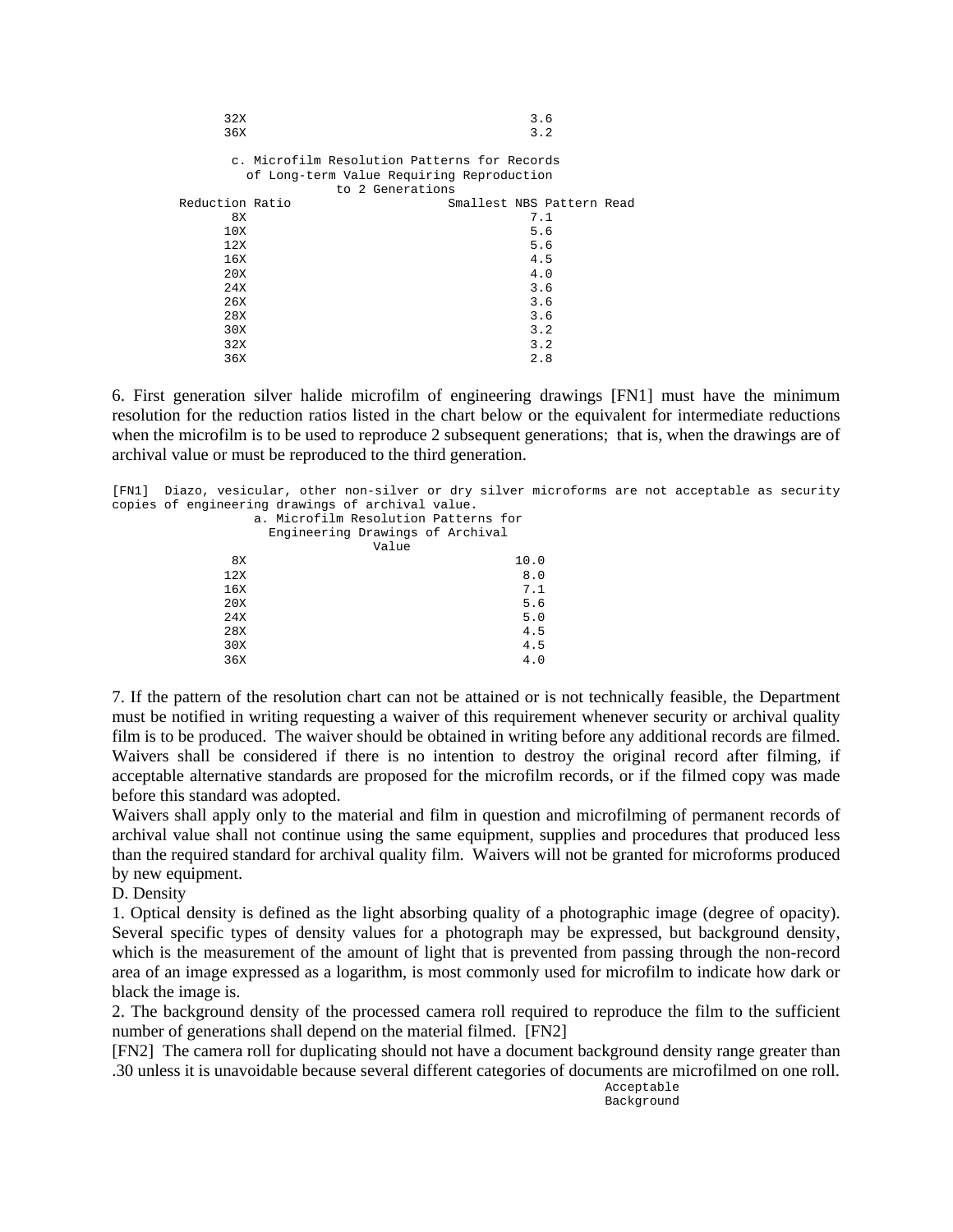| a.       | Description of Documents<br>periodicals, dense typing, and high quality printed books                                             | Density Range<br>$1.00$ to $1.30$    |  |
|----------|-----------------------------------------------------------------------------------------------------------------------------------|--------------------------------------|--|
| b.       | pencil writing with a soft lead, documents with small<br>writing                                                                  | $0.95$ to $1.25$                     |  |
|          | c. graph paper with pale, fine-colored lines and very small<br>printing such as footnotes, faded printing, and pencil<br>drawings | $0.90$ to $1.20$                     |  |
|          | d. poorly printed faint documents and very weak pencil<br>manuscripts and drawings                                                | $0.85$ to $1.10$                     |  |
|          | e. old, faded ink documents on discolored paper with very<br>little contrast between the handwriting and the background           | $0.70$ to $1.00$                     |  |
|          | f. high contrast drawings or writing on mylar filmed with back<br>lighting                                                        | $1.30$ to $1.60$                     |  |
| q.<br>h. | low contrast writing on mylar filmed with back lighting<br>non-white documents with black and non-black printing                  | $1.00$ to $1.30$<br>$0.80$ to $1.10$ |  |

3. Density requirements are target ranges. Minor variations from the acceptable density ranges for the above given categories at times may not have an adverse effect, but the more important the record and the greater the problem with legibility, the more critical it is to stay within the ranges provided. If there is a problem maintaining the density ranges, or if it is not technically feasible to do so, the Department must be notified in writing requesting a waiver of the requirement. The written waiver should be obtained before any additional records are filmed. Waivers shall be considered if there is no intention to destroy the original record after filming, if an acceptable alternative requirement yields better results than staying within a given range stated above, or if the filmed copy was made before this standard was adopted.

Waivers shall apply only to the material and film in question and microfilming of permanent records of archival value shall not continue using the same equipment, supplies, and procedures that produced less than the required standard for archival quality film. Waivers will not be granted for microforms produced by new equipment.

4. If positive images constitute the processed camera roll, the background density from good quality, high contrast, negative photostats must be between 0.04 to 0.16. Certain poor quality, low contrast photostats or blueprints may require a higher background density in order to enhance faint writing.

E. Base Plus Fog Density

1. Base Plus Fog Density is defined as the density of a film that has not been exposed, but which has been developed and fixed.

2. The base plus fog density or (D-min) of each processed camera roll shall be 0.10 or less.

F. Processing of Camera-Exposed Film

1. Each camera-exposed roll shall be processed in a microfilm processor that has a separate tank or container for the thiosulfate (fixer). The thiosulfate should contain an acceptable biotic inhibitor such as an iodine ion to help prevent the formation of blemishes.

2. The film shall be processed with sufficient water flow to be tested as prescribed in the Standards for Creation of Microform Records, Section 1230.14d (Microfilm Standards Attachment) or its latest revision.

3. If the processing is the reversal type, it must be the full photographic reversal and not partial-reversal in order to have a fixed silver archival record microfilm security copy for archival or long-term retention.

G. Control Strips

A Control Strip is a strip of stable film pre-exposed to a precision light source. In order to maintain uniformity of the developer in the processor, it is required that control strips be processed periodically (preferably on a daily basis) whenever security microfilm is processed and highly recommended for all processing.

H. Quality Testing of Processed Film

1. The security copy and reproduction duplicate film emulsion shall be protected at all times. After processing, camera and duplicate rolls shall be inspected on a rewind station equipped with rewinds and a lamp box and shall not be handled unless the operator or inspector is wearing white, lint-free gloves. To prevent scratching the emulsion, the camera-original film being tested will not be placed on or under rollers, nor shall reproduction duplicate microfilm copies of records of archival value be placed on or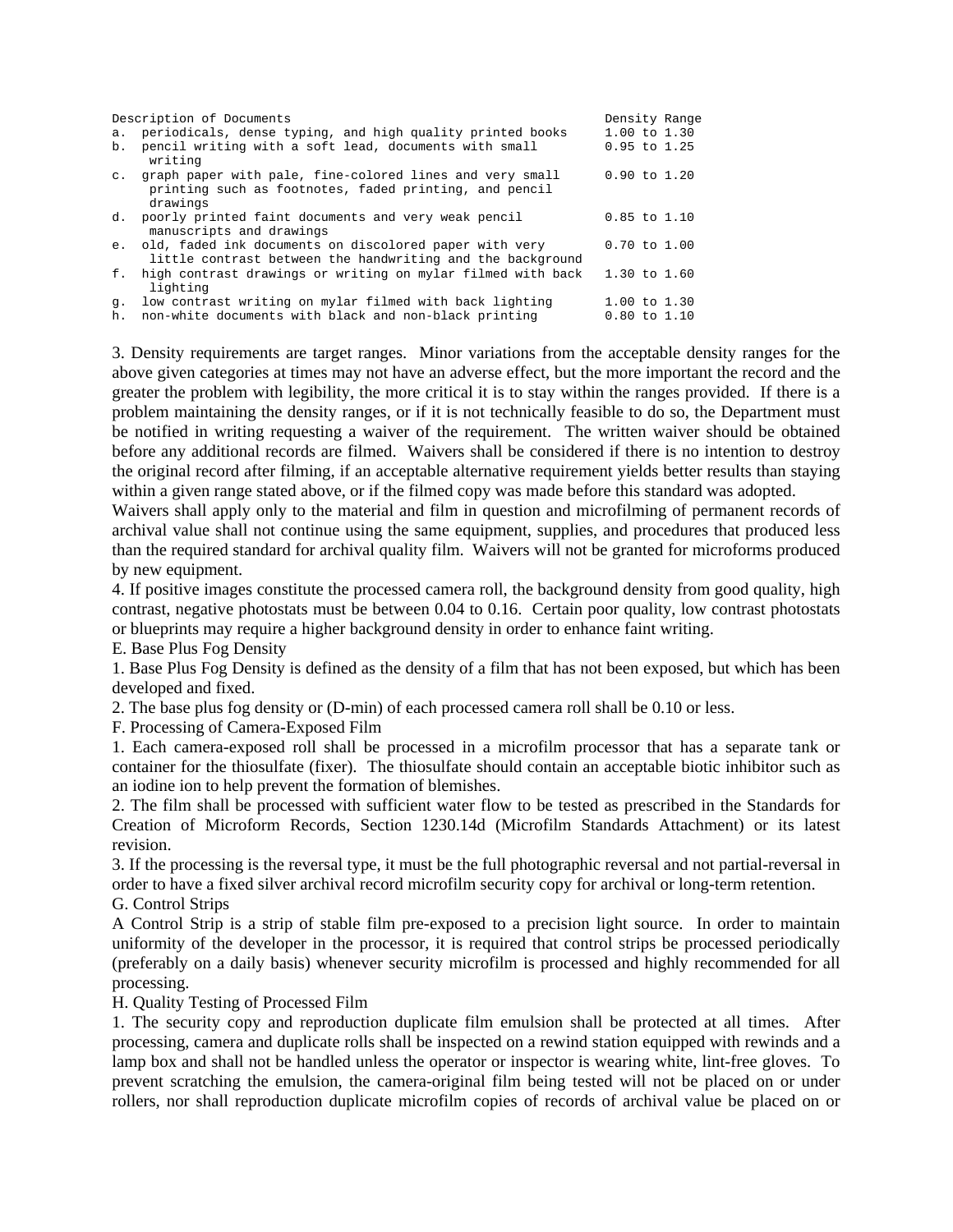under rollers unless the camera silver emulsion microfilm or other acceptable security copy is in a temperature and humidity controlled environment and available for further reproduction.

2. The film shall be tested for background density and resolution and inspected for any possible defects that may affect the readability or legibility of the film. If density and resolution levels are not within the specified ranges for archival or long-term retention film, corrective action must be carried out to meet the standards.

3. The silver densitometric test and/or the methylene blue test (accepted methods for measuring residual thiosulphate in film) will be rendered on all processed microfilm of archival or long-term retention value, unless the security copy is authorized to be retained on non-archival film as stated in section 12-300 B.4a. above.

a. The silver densitometric test should be administered each day while processing silver emulsion film.

b. One methylene blue test should be administered at least every fifth consecutive day of processing silver emulsion film. The Department may require more or fewer tests depending on the quantity of rolls processed and other factors. If the test results are higher than 0.7 micrograms of residual thiosulphate per square centimeter for the methylene blue test in a clear area of the film and/or higher than 0.02 density difference for the silver densitometric test, all film processed since the last tests must be rewashed and another test performed in order to achieve satisfactory results.

If the test readings are not acceptable after the film is rewashed and the microfilm must meet archival quality standards, a duplicate should be made to use in place of the film in question unless it is necessary to refilm the records in order to meet the required standards.

c. The tests used for determining the concentration of residual thiosulfate or other chemicals on processed film referred to above shall be those prescribed in the Standards for Creation of Microform Records, section 1230.14d (Microfilm Standards Attachment), or the latest revision.

d. If the Methylene Blue Method is used to measure the thiosulfate concentration on film, the test must be made within two weeks after the film was processed for the results to be accurate.

I. Certification of Microfilm Quality

All security microfilm copies of records of archival value required to be deposited with the Department shall have resolution and density reading tests, and content and legibility inspections results certified on the appropriate microfilm quality certification forms. All certifications are subject to verification by the Department's quality control technicians who will select sample microfilm copies and conduct separately made tests whenever appropriate or necessary. (See Appendix C-1 and C-2 for the certification report form and instructions.) All security copies of records of long-term value filmed in the course of recording government or public documents must be certified as to quality also. The procedure for obtaining certification of film of doubtful quality (alternative) shall apply only when more than one reproduction can produce a satisfactory microfilm record.

J. Splicing of Microfilm

1. When it is necessary to make corrections and insert retakes, the camera or duplicate security roll may be spliced using the heat splice or ultra sonic methods. The roll may have no more than eight splices per 100 feet of film, and the splices must be four inches apart to avoid problems in duplication of the film.

2. Pressure sensitive tape or film cement may not be used for splicing camera negative or duplicate security roll film of archival or long-term retention value.

# K. Duplication

1. The camera silver emulsion original or archival record microfilm shall not be used for duplication except to make a silver emulsion reproduction duplicate, unless the Department determines the condition of the film and the circumstances require otherwise. The camera silver emulsion original shall not be inserted into a reader or viewer or loaded into a cartridge unless a second master copy is provided first for the security film deposit and the substitute master is capable of legible reproduction to the required number of generations for microfilm records of archival value.

2. All copies of archival record microfilm for distribution or research use shall be made from silver emulsion reproduction duplicates unless they are for in-house use or temporary interoffice use. When this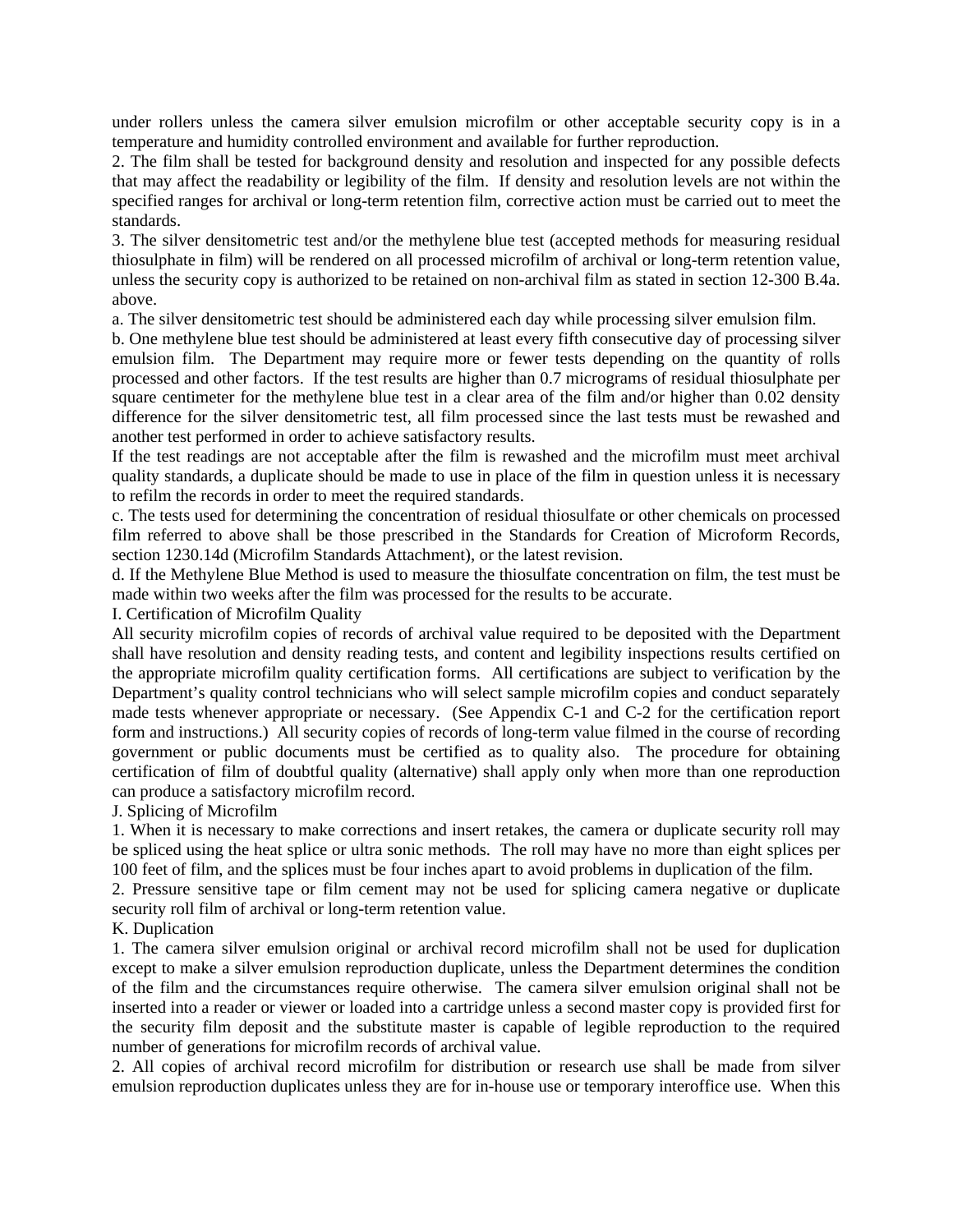occurs, the archival quality master security copies must not be exposed to ammonia or other chemicals or fumes harmful to silver film.

3. Silver emulsion, diazo, or vesicular film duplicators that are properly maintained, operated and vented are acceptable for the reproduction of third generation reference or distribution microfilm copies.

4. The second generation reproduction duplicate film copy shall not be used on a microfilm reader for film editing or other purposes unless the original camera silver emulsion microfilm or security copy is available for further reproduction.

L. Security Microfilm

1. Security microfilm is defined as the camera silver original microfilm or the intermediate master silver film copy of a public record that has been determined to be of such importance for administrative, fiscal, legal, or historical reference or research that a copy of the record is produced on microfilm and stored under proper temperature and humidity control in a location away from the original record, later generations on film or a magnetic medium copy.

2. When records of archival value are filmed or created on film, the silver emulsion camera original must be forwarded for permanent storage in the Department's fire-resistant, temperature and humidity controlled film vault. Silver reproduction duplicates meeting the required standards can be accepted in place of the camera original with the approval of the Department.

3. Security microfilm of long-term retention value should also be stored in the Department's State Records Center microfilm vault for the specified period of time, if space is available. Similar storage areas with proper temperature and humidity controls may be substituted when approved by the Department in writing.

4. If the processed camera original silver emulsion black and white roll is to be retained permanently (perpetually), the Department shall determine whether the camera original film shall be used for reproduction of working copy or reference rolls without an intermediate reproduction duplicate.

M. Storage Requirements for Security Microfilm

1. Security microfilm shall be stored in a vault or other similar protective enclosure that is rated at least four hours fire resistant. The ideal temperature for security storage of wet process silver black and white microfilm security copies is 65 degrees Fahrenheit. The ideal relative humidity is between 30% and 40%. The temperature and relative humidity should not vary more than 5% in a 24 hour period, and the humidity must not drop below 30%. Minimally acceptable levels for temperature and relative humidity for storage of silver black and white security microfilm are a steady 70 degrees Fahrenheit and 50% relative humidity. Dehumidifiers using desiccants shall not be used.

2. Only wet process silver black and white gelatin film which meets the standards for permanent record film in the attached Standards for Creation of Microform Records will be stored in the Department's microfilm vault or other similar protective enclosure. Non-silver film such as diazo or vesicular, nitrate base film, color film, or other types of film not approved by the Department will not be stored together with silver-gelatin film. Neither shall non-silver, nitrate base, color, diazo, and vesicular films be stored in an enclosed area that shares the same ventilation system with another area where silver-gelatin film is stored. Dry silver film will not be stored in the same storage enclosure with wet process silver emulsion security film of permanently valuable (archival) records.

3. Containers or boxes used for storage of individual rolls of security microfilm must be either (1) stable, peroxide-free plastic; (2) acid-free (pH 6.5 to 8.5) and lignin-free cardboard boxes; or (3) noncorrosive metal such as anodized aluminum or stainless steel. Film is to be wound on stable, peroxide-free, noncorrosive reels. No rubber bands, paper, plastic ties or pressure sensitive tape shall be placed on the film or reels in the film containers. Individual reel boxes and film must be kept free of any fungus or mold. 105 mm microfiche must be stored in acid-free (pH 6.5 to 8.5), lignin-free envelopes.

N. Certification of Film

When archival records are converted to microfilm, the state agency, department, institution, or other political subdivision office shall certify or have certified by a duly qualified agent that the film meets the quality standards for archival film (see Appendix D-1 and D-2). If any records are to be destroyed after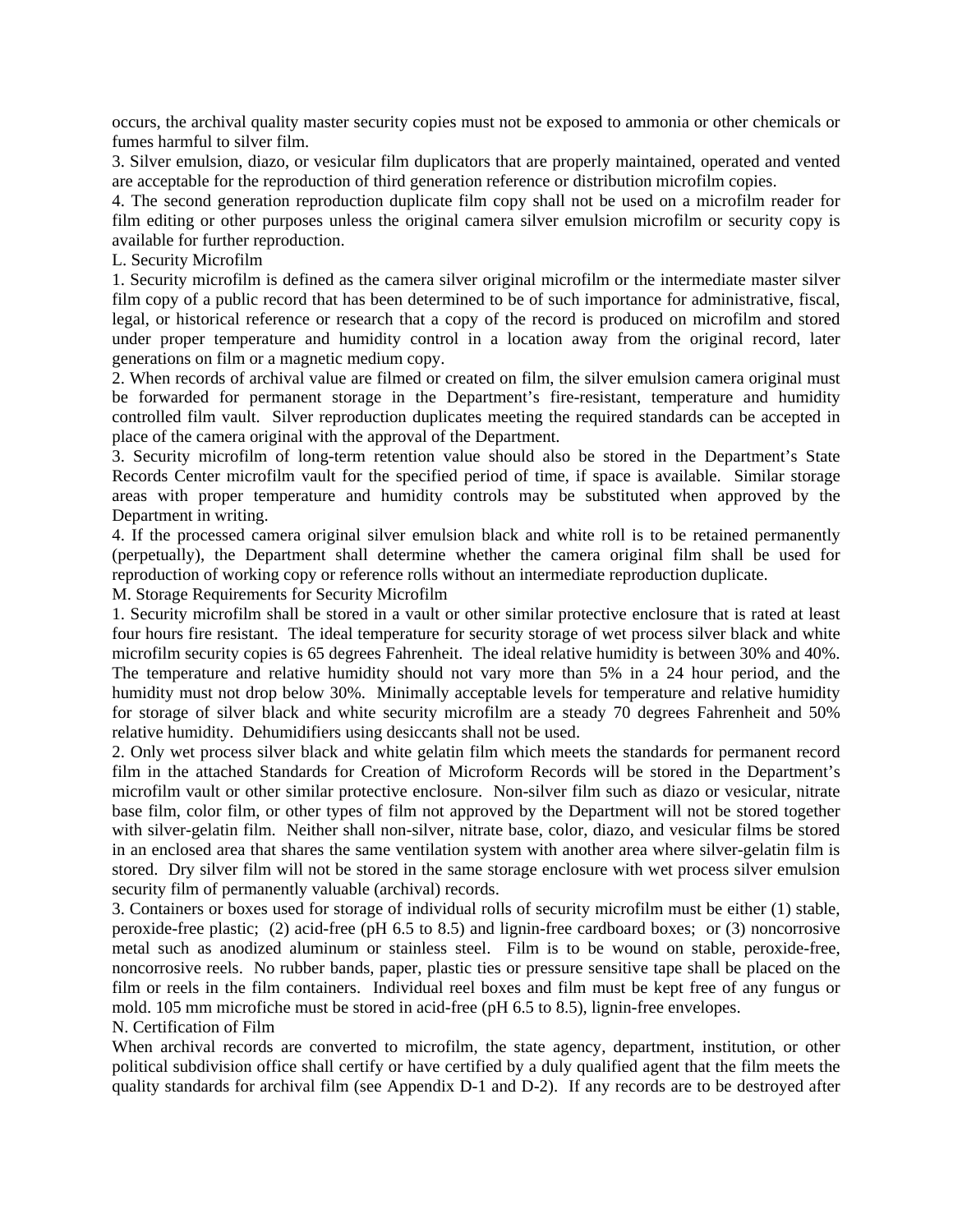microfilming, certification that the film meets the applicable standards must be completed by the agency or office and approved by the Department before the disposal is carried out.

O. Microfilm Working Copy (Duplicate)

1. The microfilm copy produced for office or research use shall be legible, and electronic retrievals, where applicable, shall operate properly. A paper printout copy made from the film must be legible.

2. Film may be silver or non-silver, safety base type.

3. Working copy film will not be stored with security film of archival or long-term retention value.

4. The working copy film should not be stored or used in direct sunlight or left over a source of heat when not in use in a reader.

12-203. Standards and Practices for Microfilming Records of Short-Term Retention Value.

# A. Short-Term Value Records

SHORT-TERM RETENTION VALUE microfilm records are filmed records that have to be kept less than ten years as determined by a duly approved Records Series Retention/Disposition Schedule or the equivalent. The fiscal, legal, reference, or administrative value is of short-term duration, but for reasons such as volume or bulk, the paper records are converted to microfilm.

B. Camera Microfilm Resolution

1. Silver halide or other films legible on a microfilm reader and from a paper copy made from a reader-printer are acceptable.

2. Resolution charts should be filmed as an aid in maintaining equipment specifications.

C. Density

No test is required, but the film must be legible when viewed on a microfilm reader.

D. Base Plus Fog Density

No test required.

E. Processing

The film must be developed in a processor that will insure legibility of the film. There is no absolute requirement for the microfilm processor to have a separate tank or container for the thiosulfate (fixer) when processing film of short-term retention value, but it is advisable to take this extra precaution whenever possible if the film is expected to last for a few years.

F. Security Film

Security copy film must be safety base film of such quality as to be capable of producing two generations of legible film. Silver-gelatin film must be used for security copies to be stored in the State Records Center film vault. The security copy must meet the requirements for: (1) processing of camera exposed film and (2) storage requirements for security microfilm as outlined in the section for archival and long-term value film above.

G. Destruction of Records

Short-term value records that have been microfilmed or converted to film may be disposed of after the Microfilm Quality Certification for Records Disposition Form (see Appendix D-1 and D-2) has been completed and approved by the state agency or political subdivision office or agency and the Department, as specified in a duly approved Records Series Retention/Disposition Schedule or its equivalent.

Microfilm Standards Attachment

MICROFILM STANDARDS ATTACHMENT (50 Fed. Reg. 26935, June 28, 1985)

# 1228.188. Machine-readable records.

(a) Magnetic tape. Computer magnetic tape is a fragile medium, highly susceptible to the generation of error by improper care and handling. To ensure that permanently valuable information stored on magnetic tape is preserved, Federal agencies should schedule files for disposition as soon as possible after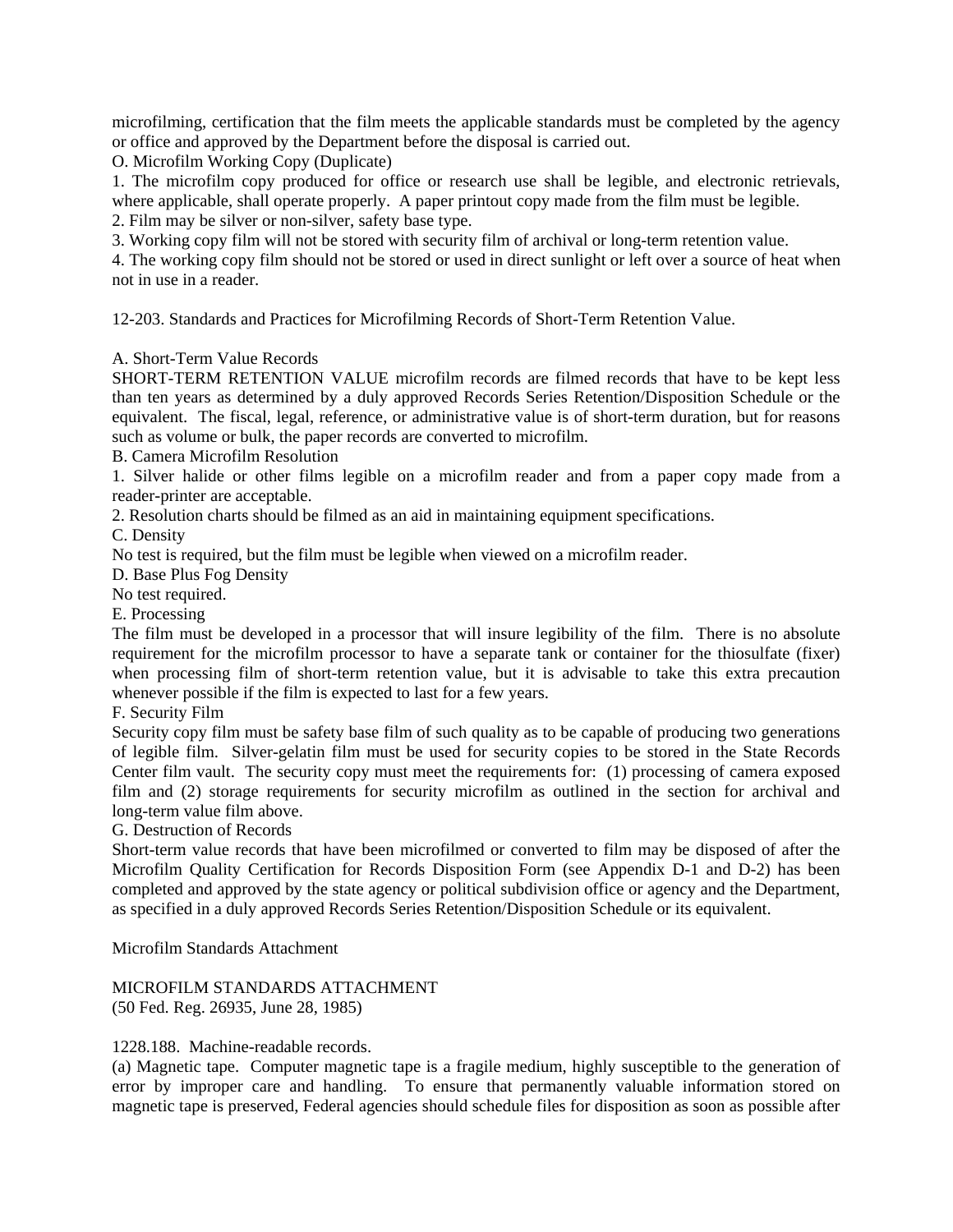the tapes are written. When NARA has determined that a file is worthy of preservation, the agency should transfer the file to the National Archives as soon as it becomes inactive or whenever the agency cannot provide proper care and handling of the tapes (see Part 1234 of this chapter) to guarantee the preservation of the information they contain. The tapes to be transferred to the National Archives shall be on one-half inch 7 or 9 track tape reels, written in ASCII or EBCDIC, with all extraneous control characters removed from the data (except record length indicators for variable length records, or marks designating a datum, word, field, block, or file), blocked no higher than 30,000 bytes per block, at 800, 1600, or 6250 bpi. The tapes on which the data are recorded shall be new or recertified tapes (see Part 1234 of this chapter) which have been passed over a type cleaner before writing and shall be rewound under controlled tension.

(b) Other magnetic media. When a machine-readable file that has been designated for preservation by NARA is maintained on a direct access storage device, the file shall be written on new or recertified one-half inch 7 or 9 track tapes, written in ASCII or EBCDIC, with all extraneous control characters removed from the data (except record length indicators for variable length records, or marks designating a datum, word, field, block, or file), blocked no higher than 30,000 bytes per block, at 800, 1600, or 6250 bpi. This copy shall be transferred to the National Archives.

(c) Documentation. Documentation adequate for servicing and interpreting machine-readable records that have been designated for preservation by NARA shall be transferred with them. This documentation shall include, but not necessarily be limited to completed Standard Form 277, Computer Magnetic Tape File Properties, or its equivalent. Where it has been necessary to strip data of extraneous control characters (see paragraphs (a) and (b) of this section), the codebook specifications defining the data elements and their values must match the new format of the data. Guidelines for determining adequate documentation may be obtained from the Office of Records Administration (mailing address: National Archives (NI), Washington, DC 20408). Section 1228.198 is amended by removing in paragraph (b) the words "Regional Archives" and by revising paragraph (a) to read:

#### 1228.198. Use of records transferred to the National Archives.

(a) In accordance with 44 U.S.C. 2108, restrictions lawfully imposed on the use of transferred records will be observed and enforced by NARA to the extent that they do not violate 5 U.S.C. 552. Statutory and other restrictions on transferred records remain in force until the records have been in existence for 30 years, unless the Archivist of the United States, after consulting with the head of the transferring agency, determines that the restrictions shall remain in force for a longer period of time for specific bodies of records. The regulations in Subchapters B and C of this title, insofar as they relate to the use of records in the National Archives or in a Federal records center, apply to official use of the records by Federal agencies as well as to the public.  $*****15$ . Parts 1230, 1232, 1234, and 1238 are added to read as follows:

#### PART 1230--MICROGRAPHICS

Authority: 44 U.S.C. 2907, 3302 and 3312

#### 1230.1. Scope of part.

This part provides standards for using micrographic technology in the creation, use, storage, retrieval, preservation, and disposition of Federal records. Agencies should also consult 41 CFR Subpart 201-45.1 for GSA requirements relating to micrographic records management programs.

#### 1230.2. Authority.

As provided in 44 U.S.C. Chapters 29 and 33, the Archivist of the United States is authorized to establish standards for the photographic and micrographic production and reproduction of records by Federal agencies with a view to disposal of the original records; to establish uniform standards within the Government for the storage, use, and disposition of processed microfilm records; and to establish, maintain, and operate centralized microfilming services for Federal agencies.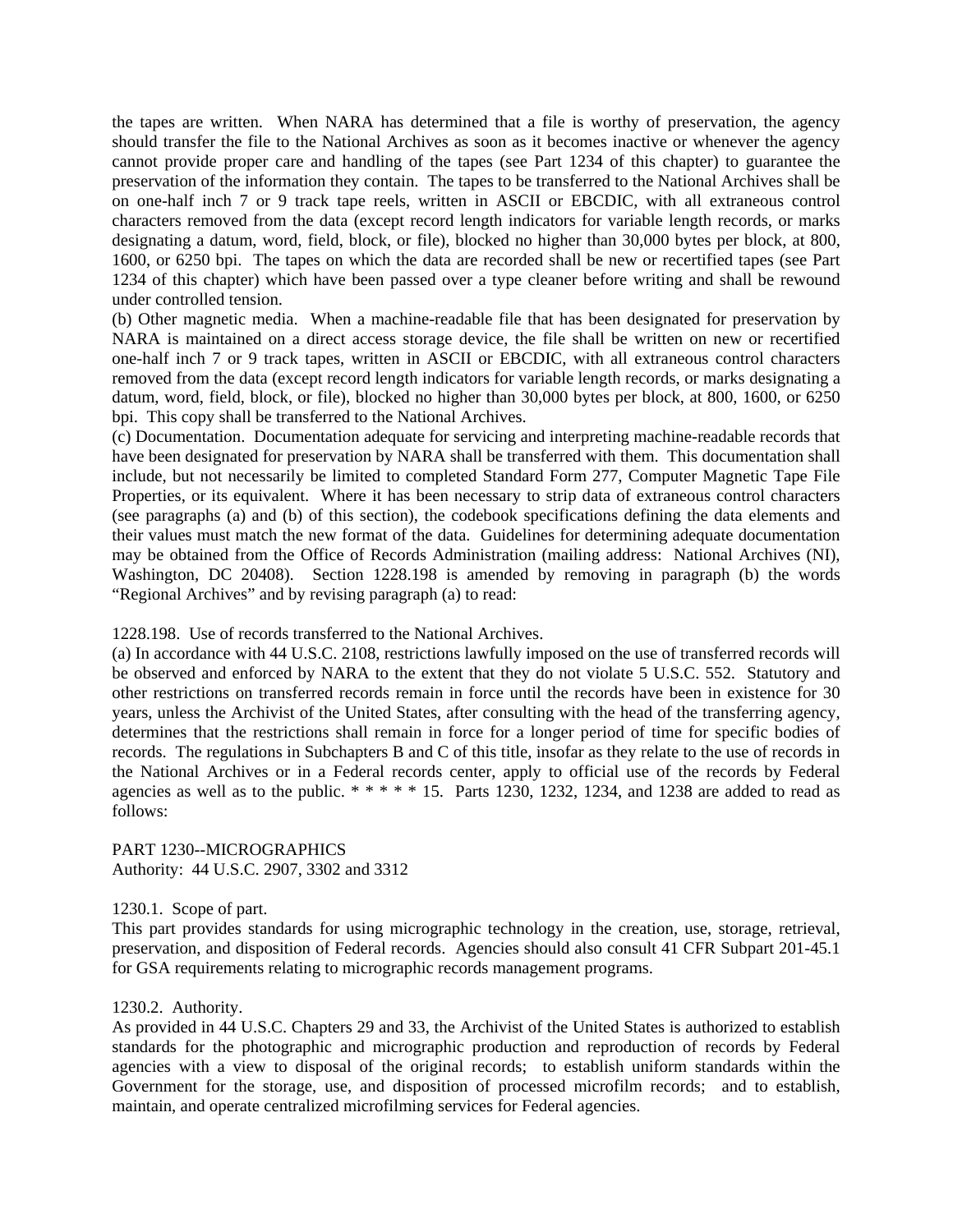1230.4. Definitions.

For the purpose of this part, the following definitions shall apply;

Archival microfilm. Silver halide microfilm meeting the requirements of Federal Standard No. 125D, Film, Photographic and Film, Photographic Processed (for permanent records use); American National Standards Institute (ANSI) Standard PH1.25-1984 Safety Photographic Film, Specification for; PH1.28-1984 Photographic Film for Archival Records, Silver Gelatin Type on Cellulose Ester Base, Specifications for; PH1.41-1984 Photographic Film for Archival Records, Silver Gelatin Type on Polyester Base, Specifications for; when tested by ANSI Standard PH4.8-1984, Methylene Blue Method for Measuring Thiosulfate and Silver Densitometric Method for Measuring Residual Chemicals in Films, Plates, and Papers; and stored in accordance with ANSI Standard PH1.43-1983, Storage of Processed Safety Photographic Film, Practices for.

Computer Output Microfilm (COM). Microfilm containing data produced by a recorder from computer generated signals.

Facility. for equipment and operations required in the production or reproduction of microforms either for internal use or for the use of other organizational elements of the Federal Government.

(a) Microfilm. [Raw exposed and unprocessed] film with characteristics that make it suitable for use in micrographics;

(b) The process of recording microimages on film; and

(c) A fine-grain, high-resolution photographic film containing an image greatly reduced in size from the original.

Microform. A term used for any form containing microimages.

Microimage. A unit of information, such as a page of text or a drawing, that has been made too small to be read without magnification.

Permanent record. Any record (see definition in 44 U.S.C. 3301) that has been determined by the Archivist of the United States to have sufficient historical or other value to warrant its continued preservation by the Government.

Unscheduled records. Any record that has not been appraised by NARA, i.e., a record that has neither been approved for disposal nor designated as permanent by the Archivist of the United States.

SUBPART A--Standards for Creation of Microform Records

1230.10. Authorization.

(a) Agencies proposing to microfilm permanent records or unscheduled records shall submit Standard Form (SF) 115, Request for Records Disposition Authority, in accordance with Part 1228 of this chapter. The SF 115 shall provide for the disposition of original records and microforms.

(1) Agencies proposing microfilming methods and procedures meeting the standards in Section 1230.14 shall include on the SF 115 the following certification: "This certifies that the records described on this form will be microfilmed in accordance with the standards set forth in 36 CFR Part 1230."

(2) Agencies having proposed microfilming methods and procedures that do not meet the standards in Section 1230.14 shall include on the SF 115 a description of the system and standards proposed for use.

(b) The approved retention period for temporary records shall be applied to microform copies of those records; the original records shall be destroyed upon verification of the microfilm, unless legal requirements preclude early destruction of the originals. NARA approval is not required prior to implementation of this provision.

(c) Agencies proposing to retain and store the silver original microforms of permanent records after disposal of the original records shall include on the SF 115 a statement that storage conditions shall adhere to the standards of Section 1230.20. Such agencies shall also indicate when the first inspection of microfilm required by Section 1230.22 will be conducted.

1230.12. Preparation.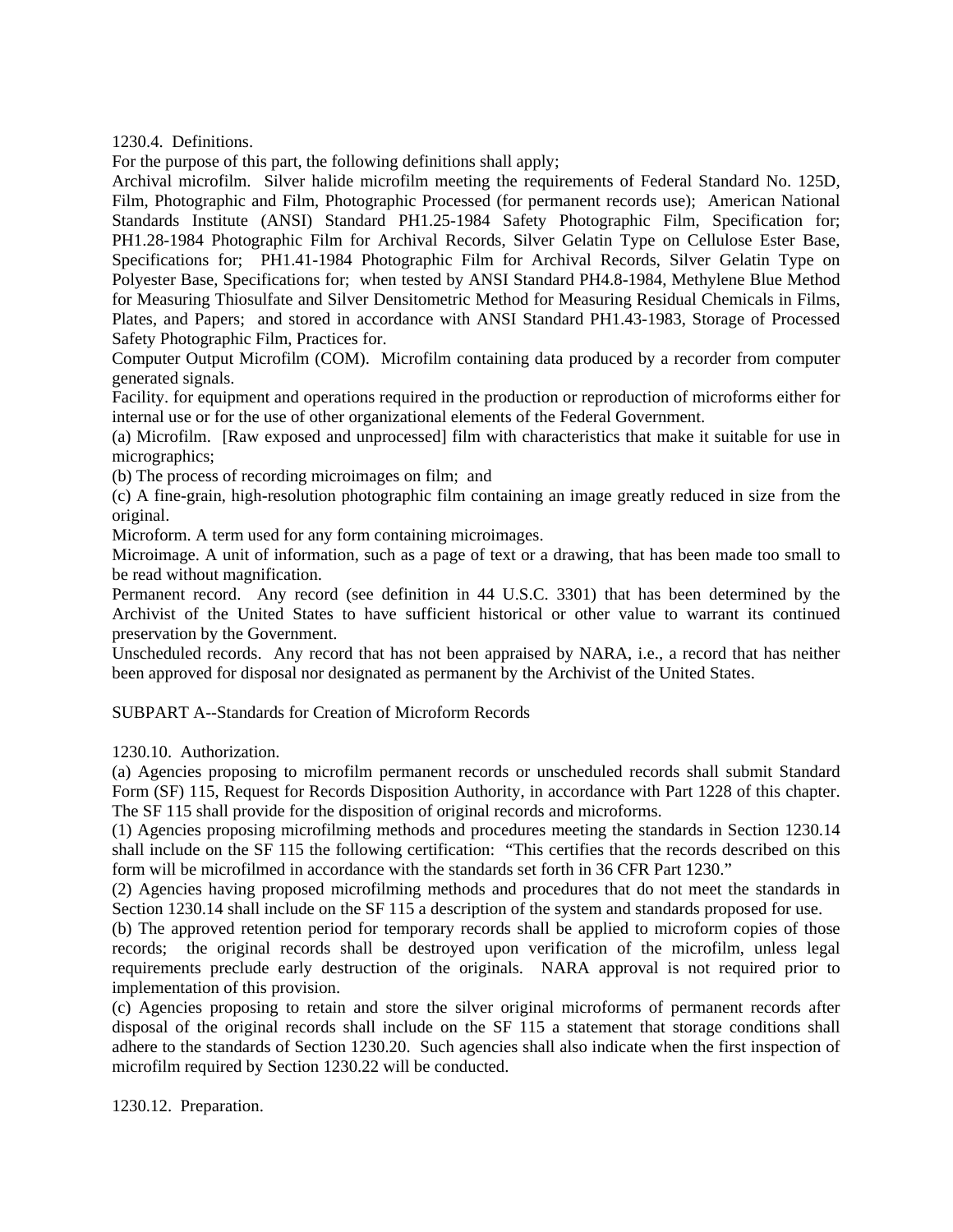(a) The integrity of the original records authorized for disposal shall be maintained by ensuring that the original microforms are adequate substitutes for the original records and serve the purpose for which such records were created or maintained. Copies shall be complete and contain all record information shown on the originals.

(b) The records shall be arranged, identified, and indexed so that any individual document or component of the records can be located. At a minimum, the records shall include information identifying the agency and organization; the title of the records; the number or identifier for each unit of film; the security classification, if any; and the inclusive dates, names, or other data identifying the records to be included on a unit of film.

## 1230.14. Microfilming.

(a) Film stock standards. The film stock used to make microforms of permanent records for the purpose of disposal of the original shall conform to Federal Standard No. 125D and be on safety-base permanent record film as specified in ANSI PH1.25-1984, Safety Photographic Film, Specifications for; PH1.28-1984, Photographic Film for Archival Records, Silver Gelatin Type on Polyester Base, Specifications for; and tested according to PH1.29-1971, Curl of Photographic Film, Methods for Determining the; and PH1.31-1973, Brittleness of Photographic Film, Method of Determining the. Procedures for testing are covered in Federal Standard No. 170B, Film Photographic, Black and White, Classification and Testing Methods, which cites ANSI standards. To ensure protection for permanent records, agencies using microfilm systems which do not produce silver halide originals meeting these standards shall submit with the SF 115 required by Section 1230.10 a schedule for the production of silver duplicates meeting the standards.

(b) Index placement. All indexes, registers, or other finding aids, if microfilmed, shall be placed in the first frames at the beginning of a roll of film or in the last frames of a microfiche or microfilm jacket. Computer-generated microforms shall have the indexes following the data on a roll of film or in the last frames of a microfiche or microfilm jacket. Other index locations may be used only if dictated by special system constraints.

(c) Original permanent microfilm records. Systems that produce original permanent records on microfilm with no paper original; e.g., COM, shall be designed so that they produce microfilm which meets the standards of this section.

(d)(1) Microfilm Processing. Microfilms of permanent records where the original will be disposed of shall be processed so that the residual thiosulfate ion concentration will not exceed 0.007 grams per meter in a clear area. Agencies or services that conduct tests for Federal agencies shall meet this requirement by performing the methylene blue test specified in ANSI PH4.8-1984.

(2) If the processing is to be of the reversal type, it shall be full photographic reversal; i.e., develop, bleach, expose, develop, fix, and wash.

(e)(1) Quality Standards. The method for determining minimum resolution on microforms of source documents shall conform to the Quality Index Method for determining resolution and anticipated losses when duplicating as described in the Association for Information and Image Management (AIIM) Recommended Practice MS104.

(i) For permanent records, a Quality Index of five is required at the third generation level.

(ii) For nonpermanent records, a Quality Index of five is required at the level of the specific number of generations used in the system.

(iii) Resolution tests shall be performed using the NBS 1010a Microcopy Resolution Test Chart or equal and the patterns will be read following the instructions provided with the chart.

(iv) The character used to determine the height used in the Quality Index formula shall be the smallest character used to display record information.

(2) The background photographic densities on microforms shall be appropriate to the type of documents being filmed. Recommended background densities are as follows:

------------------------------------------------------------------------------- Background Classification Description of documents density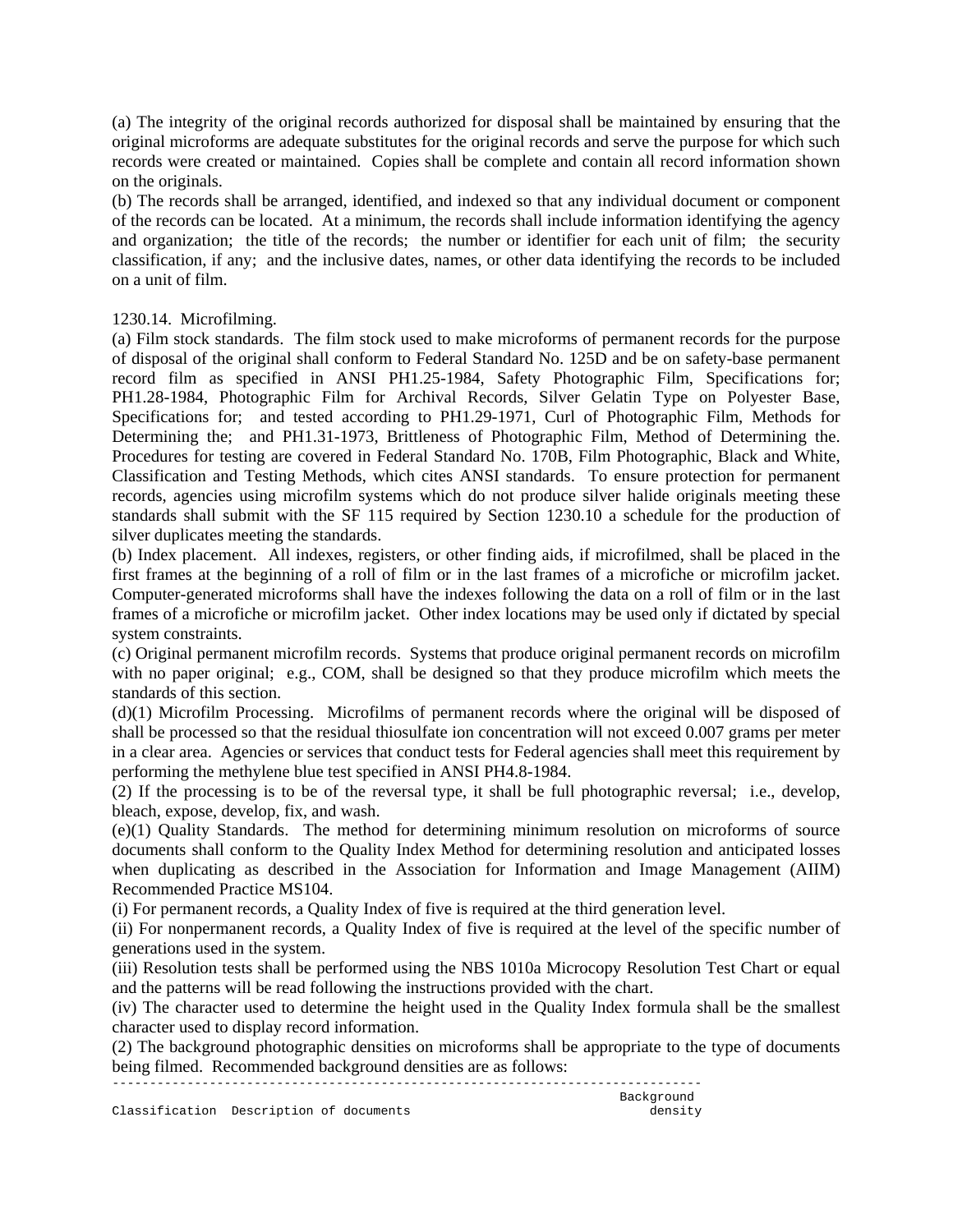| Group $1 \ldots \ldots$ | High-quality printed books, periodicals, and dense<br>typing.                                                                             | $1.1 - 1.3$ |
|-------------------------|-------------------------------------------------------------------------------------------------------------------------------------------|-------------|
|                         | Group 2  Fine-line originals, letters typed with a worn<br>ribbon, pencil writing with a soft lead, and<br>documents with small printing. | $1.0 - 1.1$ |
| Group $3 \ldots$        | Pencil drawings, faded printing, graph paper with<br>pale, fine colored lines, and very small printing<br>such as footnotes.              | $.90 - 1.0$ |
| Group $4 \ldots \ldots$ | Very weak pencil manuscripts and drawings, and<br>poorly printed, faint documents.                                                        | $.80 - .90$ |
|                         |                                                                                                                                           | $1.2 - 1.5$ |

The procedure for density measurement is described in AIIM Recommended Practice MS104-1972.

(3) Computer Output Microforms shall meet the AIIM Standard MSI-1971, Quality Standards for Computer Output Microfilm.

(f)(1) Microforms and formats. The following formats are mandatory standards for microforms produced by or for Federal agencies:

(i) The formats described in ANSI Standard MS14-1978, Specifications for 16 and 35mm Microfilms in Roll Form, shall be used for microfilming source documents on 16mm roll film. A reduction ratio of 24:1 shall be used whenever document size permits.

(ii) The formats described in ANSI Standard MS14-1978, Specifications for 16 and 35mm Microfilms in Roll Film, shall be used for microfilming source documents on 35mm roll film. When microfilming on 35mm film for aperture card applications, format 2 prescribed in MIL-STD 399A, Military Standard Microform Formats, shall be mandatory.

(iii) Format 3 prescribed in MIL-STD 399A shall be used for aperture cards.

(iv) For microfilming source documents on microfiche, the formats prescribed in MIL-STD 399A and the standards and specifications referenced therein shall be used where appropriate for the size of documents being filmed.

(v) Mandatory Federal COM format standards are contained in Federal Information Processing Standards (FIPS) Publication Number 54.

(2) The outside dimensions for microfilm jackets shall be  $148.00 + \degree$  0.00 - 1.00mm  $\times 105.00 + \degree$  0.00 -0.75mm.

(g) Microfilm duplicating. The production of more than 250 duplicates from an original microform, i.e., one roll of microfilm 100 feet in length or one microfiche, requires the approval of the Joint Committee on Printing, as set forth in the Government Printing and Binding Regulations. Administrative records and accounting reports are exempted from this requirement.

SUBPART B--Standards for the Maintenance, Use, and Disposition of Microform Records

1230.20. Storage.

Nonpermanent microform records can be safely maintained under the same conditions as most paper records. The following standards as specified in ANSI PH1.43-1983 are required for storing permanent record microforms:

(a) Roll form. Microforms stored in roll form shall be wound on cores or reels made of noncorroding materials such as nonferrous metals or inert plastics. Other metals may be used provided that they are coated with a corrosion-resistant finish. Plastics and coated metals that may exude fumes during storage shall not be used for confining film on reels or cores. If paper bands are used, the paper shall meet the specifications of ANSI PH1.53-1984.

(b) Storage containers. Storage containers for microforms shall be made of inert materials such as metal or plastic. Containers made of paper products should be avoided unless the conditions prescribed in ANSI Standard PH1.53-1984 are met. The containers shall be closed to protect the microforms from environmental impurities and improper humidities.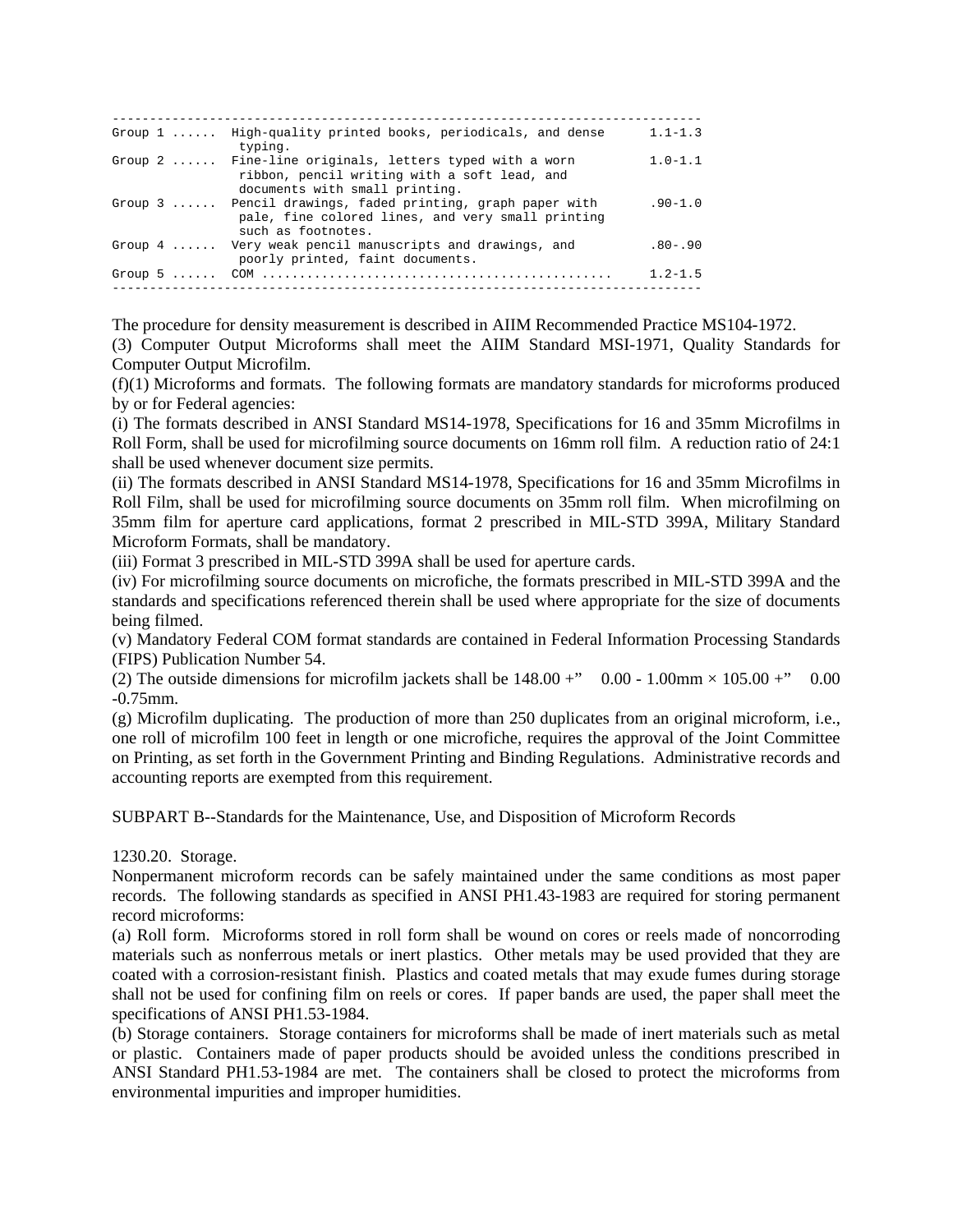(c) Storage rooms. Storage rooms or vaults for archival microforms shall be fire-resistant and must not be used for other purposes such as office space, working areas, or storage of other materials. The National Fire Protection Association (NFPA) publication NFPA 232, Protection of Records, provides further guidance. Protection from damage by water shall be accomplished by storing permanent record microforms above reasonably anticipated flood stages.

(d)(1) Environmental Conditions Required. The relative humidity of the storage room or vault shall range from 20 to 40 percent with an optimum of 30 percent. Rapid and wide-ranging humidity changes will be avoided and shall not exceed a 5 percent change in a 24-hour period.

(2) Temperature shall not exceed 70 ° F. Rapid and wide-ranging temperature changes shall be avoided and shall not exceed a 5 percent change in a 24-hour period. A storage temperature of 35 ° F, or below should be used for color film.

(3) Solid particles, which may abrade film or react with the image, shall be removed by mechanical filters from air supplied to housings or rooms used for archival storage. The mechanical filters are preferably of dry media type having an arrestance or cleaning efficiency of not less than 85 percent as determined by the stain test described in ASHRAE Standard 52-68 (11).

(4) Gaseous impurities such as peroxides, oxidizing agents, sulphur dioxide, hydrogen sulfide, and others which cause deterioration of microforms shall be removed from the air by suitable washers or absorbers. Archival microforms shall not be stored in the same room with nonsilver gelatin films. They also shall not be stored in another room using the same ventilation system because gases given off by the other films may damage or destroy the images on the silver archival films.

## 1230.22. Inspection.

(a) Master films of permanent record microforms and records microfilmed to dispose of the original record shall be inspected every 2 years during their scheduled life. The inspection shall be made using a 1 percent randomly selected sample in the following categories: 70 percent--microforms not previously tested, 20 percent--microforms tested in the last inspection, and 10 percent--control group. The control group shall represent samples of microforms from the oldest microforms filmed through the most current. The results of the inspection shall be reported to the Office of Records Administration, National Archives (NI), Washington, DC 20408, 30 days after the inspection is completed. Reports shall include (1) the quantity of microform records on hand; i.e., number of rolls and number of microfiche; (2) the quantity of microforms inspected; (3) the condition of the microforms; (4) any defects discovered; and (5) corrective action taken.

(b) The elements of the inspection shall consist of (1) an inspection for aging blemishes following the guidelines in the National Bureau of Standards Handbook 96, Inspection of Processed Photographic Record Films for Aging Blemishes; (2) a rereading of resolution targets; (3) a remeasurement of density; and (4) a certification of the environmental conditions under which the microforms are stored, as shown in Section 1230.10.

(c) An inspection log shall be maintained. Information to be contained in the log shall include (1) a complete description of all records tested (title; number or identifier for each unit of film; and inclusive dates, names, or other data identifying the records on the unit of film); (2) the record category; i.e., newly tested, previously tested, or control group; (3) the date of inspection; (4) the elements of inspection; (5) the defects uncovered; and (6) the corrective action taken. In addition, the log shall contain the results of all archival film tests required by Section 1230.14.

(d) An agency having in its custody a master microform that is deteriorating, as shown by the inspection, shall prepare a silver duplicate to replace the deteriorating master.

(e) Agencies are responsible for the inspection of agency microfilm records transferred to Federal records centers.

# 1230.24. Use of microform records.

(a) The master microform shall not be used for reference purposes. Duplicates shall be used for reference and for further duplication on a recurring basis or for large-scale duplication, as for distribution of records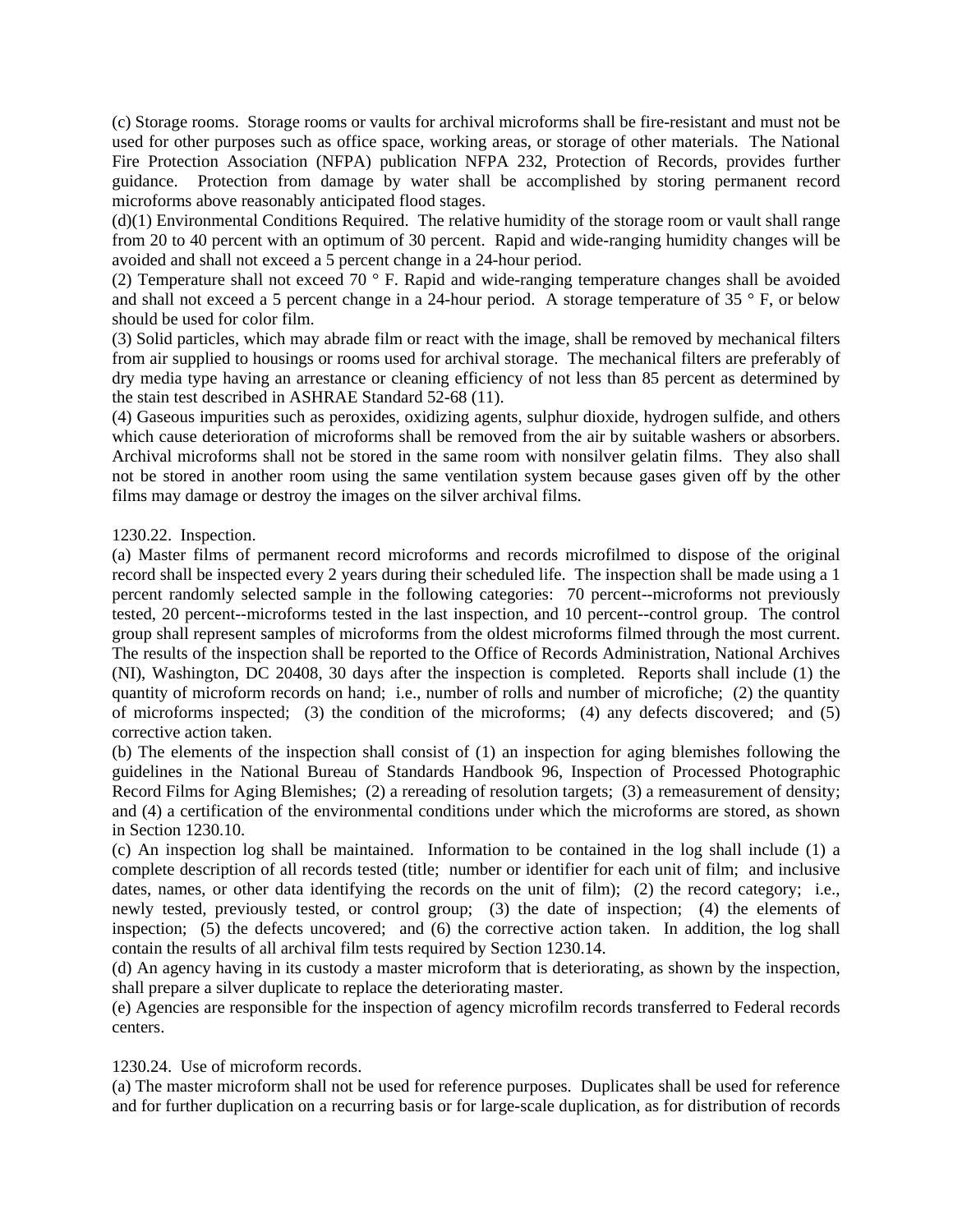on microform. Agency procedures shall ensure that master microforms remain clean and undamaged during the duplication process.

(b) Agencies retaining the original record in accordance with an approved records disposition schedule may apply agency standards for the use of microform records.

| <b>APPENDIX</b>                                                                                                                                                                                                                                                                                                                                                                                                                                                                                                                                                                                                                                                                                                                                                                                                       | 1 |
|-----------------------------------------------------------------------------------------------------------------------------------------------------------------------------------------------------------------------------------------------------------------------------------------------------------------------------------------------------------------------------------------------------------------------------------------------------------------------------------------------------------------------------------------------------------------------------------------------------------------------------------------------------------------------------------------------------------------------------------------------------------------------------------------------------------------------|---|
| <b>APPENDIX</b>                                                                                                                                                                                                                                                                                                                                                                                                                                                                                                                                                                                                                                                                                                                                                                                                       | 2 |
| <b>APPENDIX</b>                                                                                                                                                                                                                                                                                                                                                                                                                                                                                                                                                                                                                                                                                                                                                                                                       | A |
| DECLARATION OF INTENT<br>AND PURPOSE                                                                                                                                                                                                                                                                                                                                                                                                                                                                                                                                                                                                                                                                                                                                                                                  |   |
| $1, \underline{\qquad}$<br>(Name)                                                                                                                                                                                                                                                                                                                                                                                                                                                                                                                                                                                                                                                                                                                                                                                     |   |
| do hereby declare that the record series<br>оf<br>(Agency or political<br>subdivision and Office)                                                                                                                                                                                                                                                                                                                                                                                                                                                                                                                                                                                                                                                                                                                     |   |
| microfilmed herein, are actual records of the __________________________________                                                                                                                                                                                                                                                                                                                                                                                                                                                                                                                                                                                                                                                                                                                                      |   |
| created during its normal course of business. The destruction or other<br>disposition of these microphotographed records is only to be accomplished in<br>accordance with the Code of Laws of South Carolina, 1976, Title 30, Chapter<br>1, sections 30-1-10 through 30-1-140 (Public Records) and Code of Laws of<br>South Carolina, 1976; 1981 Cumulative Supplement, Article 9, section 19-5-510<br>(Uniform Business Records as Evidence Act) and Article 11, section 19-5-610<br>(Uniform Photographic Copies of Business and Public Records as Evidence Act)<br>and approved Records Series Retention/Disposition Schedule or the approved<br>equivalent and after inspection of the microfilm to assure completeness of<br>coverage, legibility of content and adherence to technical quality<br>requirements. |   |
| the control of the control of the control of the control of the control of                                                                                                                                                                                                                                                                                                                                                                                                                                                                                                                                                                                                                                                                                                                                            |   |
| Signature                                                                                                                                                                                                                                                                                                                                                                                                                                                                                                                                                                                                                                                                                                                                                                                                             |   |
| PLACE<br>STATE Title<br>CITY                                                                                                                                                                                                                                                                                                                                                                                                                                                                                                                                                                                                                                                                                                                                                                                          |   |
| $SLR-1$ (82)                                                                                                                                                                                                                                                                                                                                                                                                                                                                                                                                                                                                                                                                                                                                                                                                          |   |
| <b>APPENDIX</b>                                                                                                                                                                                                                                                                                                                                                                                                                                                                                                                                                                                                                                                                                                                                                                                                       | B |
| South Carolina Department of Archives<br>[SEAL]<br>and History<br>1430 Senate Street<br>Columbia, S.C.<br>P.O. Box 11, 669<br>Capitol Station 29211-1669<br>$803 - -758 - 5816$                                                                                                                                                                                                                                                                                                                                                                                                                                                                                                                                                                                                                                       |   |
| CERTIFICATE OF AUTHENTICITY                                                                                                                                                                                                                                                                                                                                                                                                                                                                                                                                                                                                                                                                                                                                                                                           |   |
| This is to certify that the microphotographs of the records of: _______________<br>South Carolina                                                                                                                                                                                                                                                                                                                                                                                                                                                                                                                                                                                                                                                                                                                     |   |
|                                                                                                                                                                                                                                                                                                                                                                                                                                                                                                                                                                                                                                                                                                                                                                                                                       |   |
| $consisting of$ [ $\qquad \qquad$ $\qquad \qquad$ $\qquad$ $\qquad$ $\qquad$ $\qquad$ $\qquad$ $\qquad$ $\qquad$ $\qquad$ $\qquad$ $\qquad$ $\qquad$ $\qquad$ $\qquad$ $\qquad$ $\qquad$ $\qquad$ $\qquad$ $\qquad$ $\qquad$ $\qquad$ $\qquad$ $\qquad$ $\qquad$ $\qquad$ $\qquad$ $\qquad$ $\qquad$ $\qquad$ $\qquad$ $\qquad$ $\qquad$ $\qquad$ $\q$                                                                                                                                                                                                                                                                                                                                                                                                                                                                |   |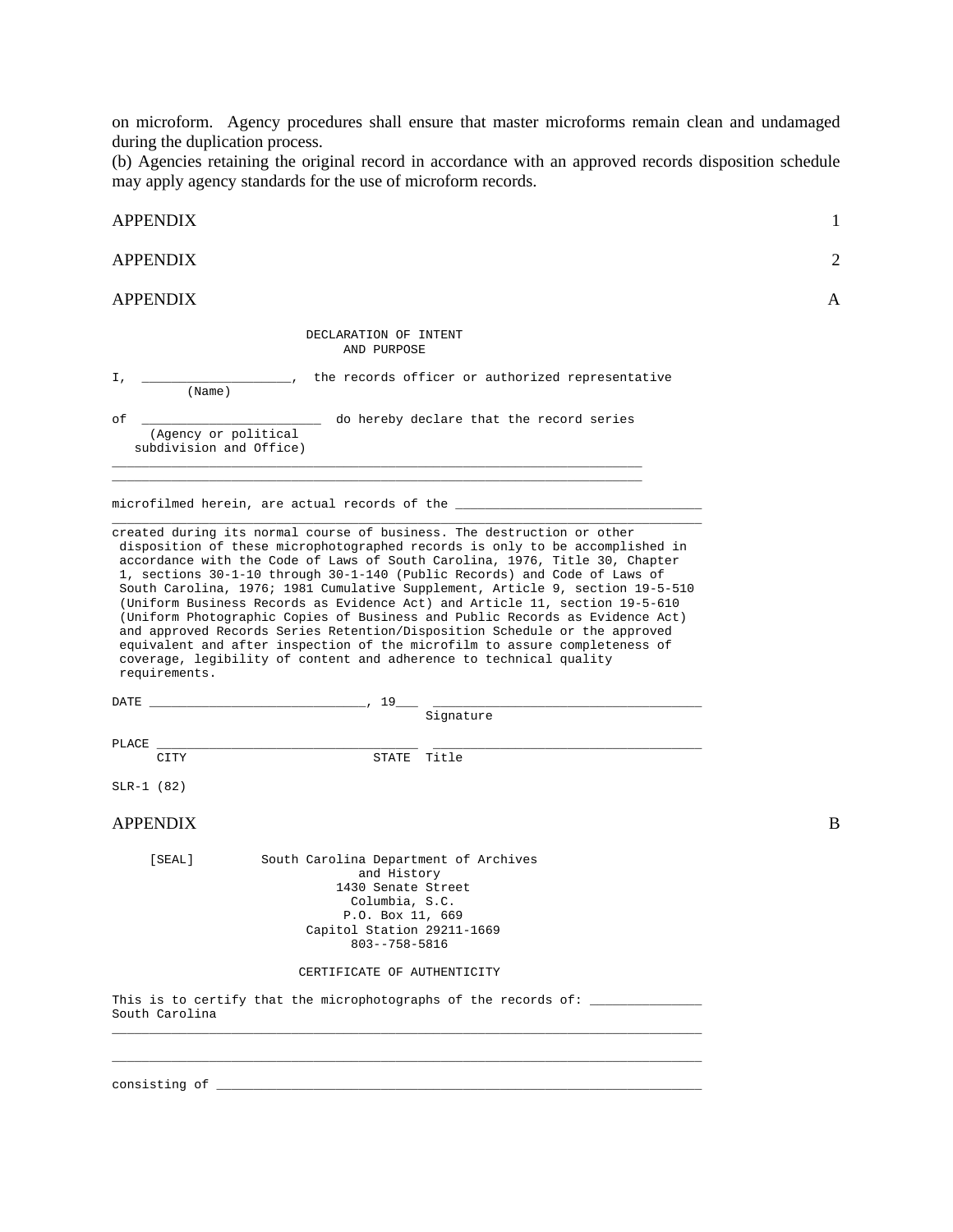|               | Department for microfilming. | are complete and accurate reproductions of the records delivered to this |  |
|---------------|------------------------------|--------------------------------------------------------------------------|--|
| Date Produced |                              | Microfilm Camera Operator                                                |  |
| Place         | (City & State)               |                                                                          |  |

**APPENDIX** 

**APPENDIX** 

 $C-1$  $C-2$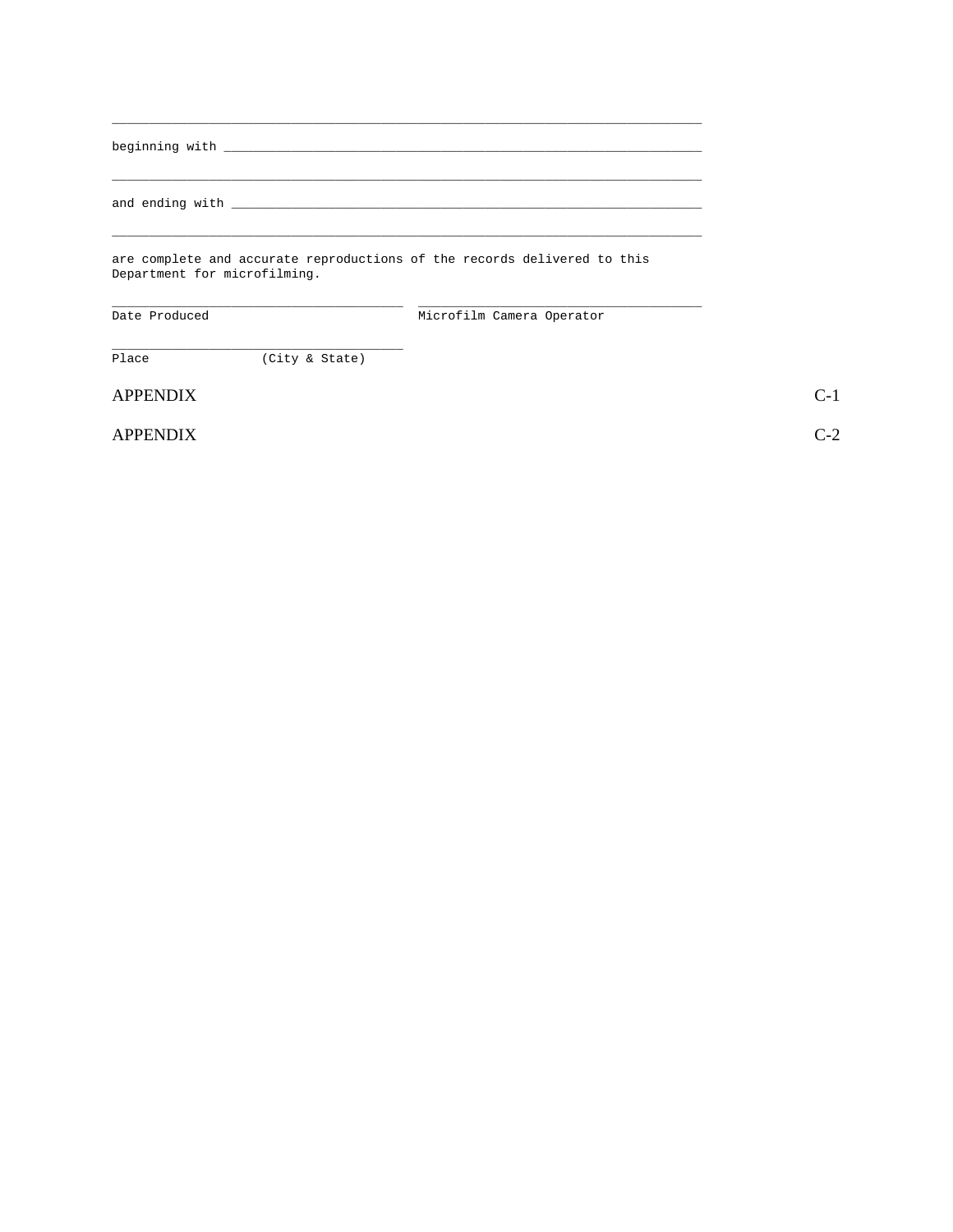#### WIDETABLE

 NOTE--Some parts of this form are wider than one screen. To view material that exceeds the width of this screen, use the right arrow key. To return to the original screen, use the left arrow key.

#### MICROCOPY QUALITY CERTIFICATION REPORT

|            | S.C. DEPARTMENT OF ARCHIVES AND HISTORY                                                                                                               |                         |                      |            |       | County/City: |
|------------|-------------------------------------------------------------------------------------------------------------------------------------------------------|-------------------------|----------------------|------------|-------|--------------|
|            | (See instruction sheet)                                                                                                                               |                         |                      |            |       | Office:      |
|            |                                                                                                                                                       |                         |                      |            | Date: |              |
|            |                                                                                                                                                       |                         | Technical Inspection |            |       | Visual       |
| Inspection |                                                                                                                                                       |                         |                      |            |       |              |
|            | (1) $(2)$ (3) $(4)$ (5) $(6)$ (7) $(8)$<br>Microcopy #Contents of Resolution Density Residual General Content                                         |                         |                      |            |       |              |
| Legibility | I.D. Microcopy Test Test Thiosulfate Technical                                                                                                        |                         |                      | Inspection |       |              |
|            |                                                                                                                                                       |                         |                      |            |       |              |
|            |                                                                                                                                                       |                         |                      |            |       |              |
|            |                                                                                                                                                       |                         |                      |            |       |              |
|            | Submitted by:                                                                                                                                         |                         | Title:               |            |       | Date:        |
|            | Quality Inspected by Archives                                                                                                                         |                         |                      | Title:     |       | Date:        |
| APPENDIX   |                                                                                                                                                       |                         |                      |            |       | $D-1$        |
|            | MICROFILM QUALITY CERTIFICATION FOR RECORD DISPOSITION                                                                                                |                         |                      |            |       |              |
|            |                                                                                                                                                       | PART I--RECORDS OFFICER |                      |            |       |              |
|            | State Agency or Political Subdivision Division, Section, Office                                                                                       |                         |                      |            |       |              |
|            | I certify that the microfilmed copied of the records series identified<br>below meet the "Standards for the microfilming of Public Records" issued by |                         |                      |            |       |              |

 the S.C. Department of Archives and History in accordance with the Code of Laws of South Carolina, 1976, Section 30-1-90 and Section 30-1-130.

 I further certify that the microfilmed records have been visually inspected on a microfilm reader and are legible and correct.

 An official security microfilm copy is being stored by this agency or political subdivision office as required by the approved Records Series Retention/Disposition Schedule or its approved equivalent.

#### Yes ( ) No ( )

\_\_\_\_\_\_\_\_\_\_\_\_\_\_\_\_\_\_\_\_\_\_\_\_\_\_\_\_\_\_\_\_\_\_\_\_\_\_ \_\_\_\_\_\_\_\_\_\_\_\_\_\_\_\_\_\_\_\_\_\_\_\_\_\_\_\_\_\_\_\_\_\_\_\_\_\_ Record Series Title Retention/Disposition Schedule Number

\_\_\_\_\_\_\_\_\_\_\_\_\_\_\_\_\_\_\_\_\_\_\_\_\_\_\_\_\_\_\_\_\_\_\_\_\_\_ \_\_\_\_\_\_\_\_\_\_\_\_\_\_\_\_\_\_\_\_\_\_\_\_\_\_\_\_\_\_\_\_\_\_\_\_\_\_ Microcopy Identification Number Inclusive Dates and/or Case Numbers

 The destruction or disposition of the records microphotographed as indicated above is recommended pursuant to the approved Records Series Retention/Disposition Schedule or its approved equivalent.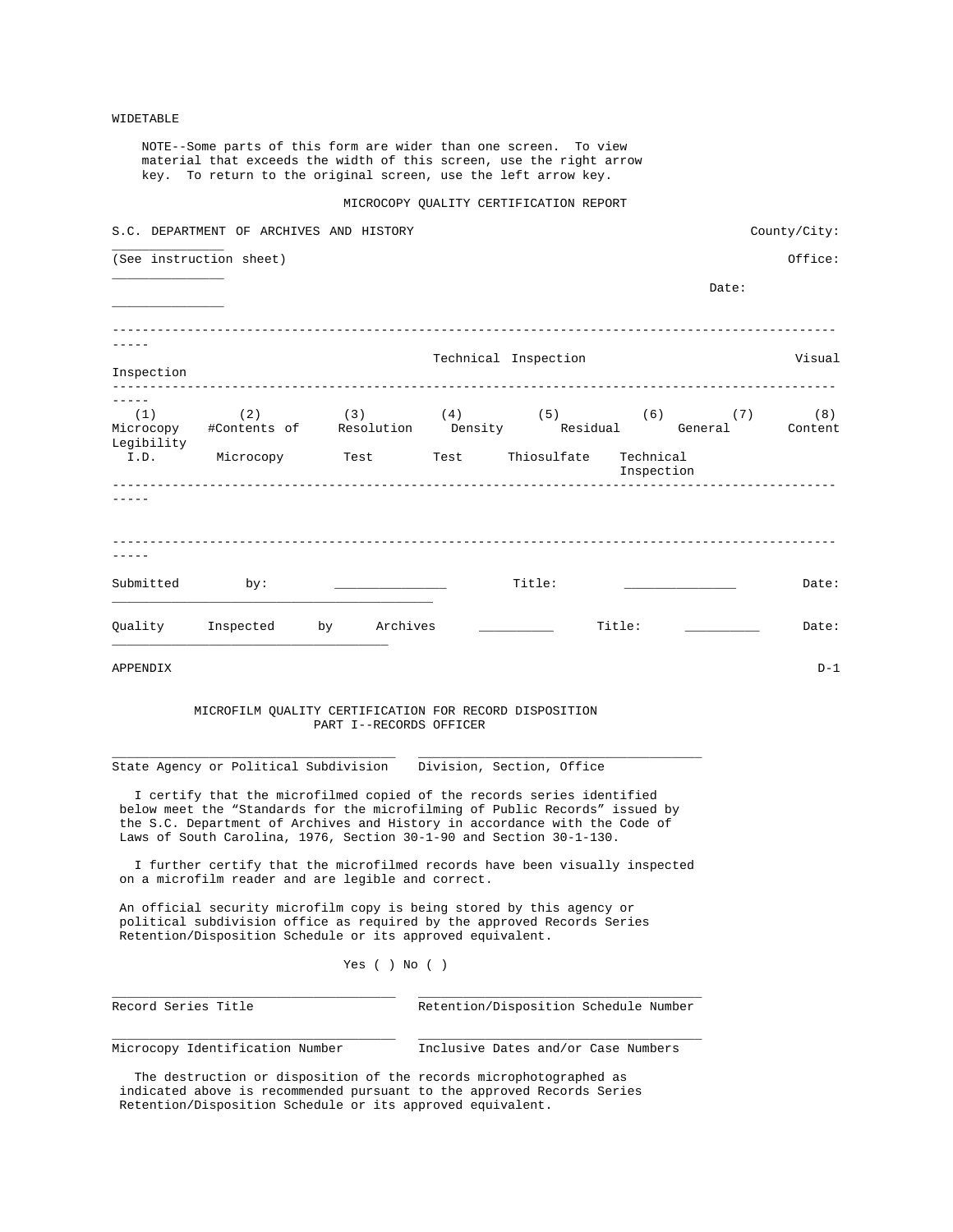Date  $\qquad \qquad$  Date  $\qquad \qquad$  Signature and Title of State Agency or Political Subdivision Office Representative

#### \_\_\_\_\_\_\_\_\_\_\_\_\_\_\_\_\_\_\_\_\_\_\_\_\_\_\_\_\_\_\_\_\_\_\_\_\_\_\_\_\_\_\_\_\_\_\_\_\_\_\_\_\_\_\_\_\_\_\_\_\_\_\_\_\_\_\_\_\_\_\_\_\_\_\_\_\_\_\_ PART II--MICROFILM QUALITY VERIFICATION

\_\_\_\_\_\_\_\_\_\_\_\_\_\_\_\_\_\_\_\_\_\_\_\_\_\_\_\_\_\_\_\_\_\_\_\_\_\_ \_\_\_\_\_\_\_\_\_\_\_\_\_\_\_\_\_\_\_\_\_\_\_\_\_\_\_\_\_\_\_\_\_\_\_\_\_\_

 The following tests have been performed on the microfilm by \*(this agency) (political subdivision office or local agency) (Archives Microfilm Services Division) (commercial microfilm service bureau) to meet the "Standards for the Microfilming of Public Records" issued in accordance with the Code of Laws of South Carolina, 1976, Section 30-1-90 and Section 30-1-130.

|                     | Min. - Max. | Reduction               |
|---------------------|-------------|-------------------------|
| Resolution Pattern  |             |                         |
| Density             |             | Type test, if made:     |
| Residual Thisulfate |             | (methylene blue)        |
|                     |             | (silver densitometric)* |

\_\_\_\_\_\_\_\_\_\_\_\_\_\_\_\_\_\_\_\_\_\_\_\_\_\_\_\_\_\_ \_\_\_\_\_\_\_\_\_\_\_\_\_\_\_\_\_\_\_\_\_\_\_\_\_\_\_\_\_\_\_\_\_\_\_\_\_\_\_\_\_\_\_\_\_\_

Date Signature and Title of Agency or Political Subdivision Office Representative Authen ticating Test

\*Cross out incorrect entries

APPENDIX D-2

#### PART III--ARCHIVES MICROFILM DIVISION

 Destruction of the original (paper) records listed in Part I \*(is) (is not) recommended. If destruction is not recommended, state reason \_\_\_\_\_\_\_\_\_\_\_\_\_\_\_\_\_\_\_ \_\_\_\_\_\_\_\_\_\_\_\_\_\_\_\_\_\_\_\_\_\_\_\_\_\_\_\_\_\_\_\_\_\_\_\_\_\_\_\_\_\_\_\_\_\_\_\_\_\_\_\_\_\_\_\_\_\_\_\_\_\_\_\_\_\_\_\_\_\_\_\_\_\_\_\_\_

 A microfilm security copy is required by the approved Records Series retention/Disposition Schedule or its approved equivalent and is: (Check appropriate box)

- ( ) Transferred to permanent custody of the Department of Archives and History
- ( ) On deposit in the:
	- ( ) State Records Center
	- ( ) S.C. Archives
	- ( ) Other location (Specify location) \_

( ) A security microfilm copy is not required

Date **Date** Microfilm Division Supervisor

#### \_\_\_\_\_\_\_\_\_\_\_\_\_\_\_\_\_\_\_\_\_\_\_\_\_\_\_\_\_\_\_\_\_\_\_\_\_\_\_\_\_\_\_\_\_\_\_\_\_\_\_\_\_\_\_\_\_\_\_\_\_\_\_\_\_\_\_\_\_\_\_\_\_\_\_\_\_\_\_ PART IV--ARCHIVES APPROVAL

\_\_\_\_\_\_\_\_\_\_\_\_\_\_\_\_\_\_\_\_\_\_\_\_\_\_\_\_\_\_\_\_\_\_\_ \_\_\_\_\_\_\_\_\_\_\_\_\_\_\_\_\_\_\_\_\_\_\_\_\_\_\_\_\_\_\_\_\_\_\_

 The microfilmed records listed in Part I meet the applicable requirements of the "Standards for the Microfilming of Public Records" issued in accordance with the Code of Laws of South Carolina, 1976, Section 30-1-90 and Section 30-1-130 and the destruction of the original records is approved.

\_\_\_\_\_\_\_\_\_\_\_\_\_\_\_\_\_\_\_\_\_\_\_\_\_\_\_\_\_\_\_\_\_\_\_ \_\_\_\_\_\_\_\_\_\_\_\_\_\_\_\_\_\_\_\_\_\_\_\_\_\_\_\_\_\_\_\_\_\_\_

\_\_\_\_\_\_\_\_\_\_\_\_\_\_\_\_\_\_\_\_\_\_\_\_\_\_\_\_\_\_\_\_\_\_\_\_\_\_\_\_\_\_\_\_\_\_\_\_\_\_\_\_\_\_\_\_\_\_\_\_\_\_\_\_\_\_\_\_\_\_\_\_\_\_\_\_\_

Date Archives Director

#### PART V--DISPOSITION OF RECORDS

The original (paper) records listed in Part I have been destroyed

\_\_\_\_\_\_\_\_\_\_\_\_\_\_\_\_\_\_\_\_\_\_\_ \_\_\_\_\_\_\_\_\_\_\_\_\_\_\_\_\_\_\_ \_\_\_\_\_\_\_\_\_\_\_\_\_\_\_\_\_\_\_\_\_\_\_\_\_

No Cubic Feet Destroyed Date of Destruction Signature and Title of